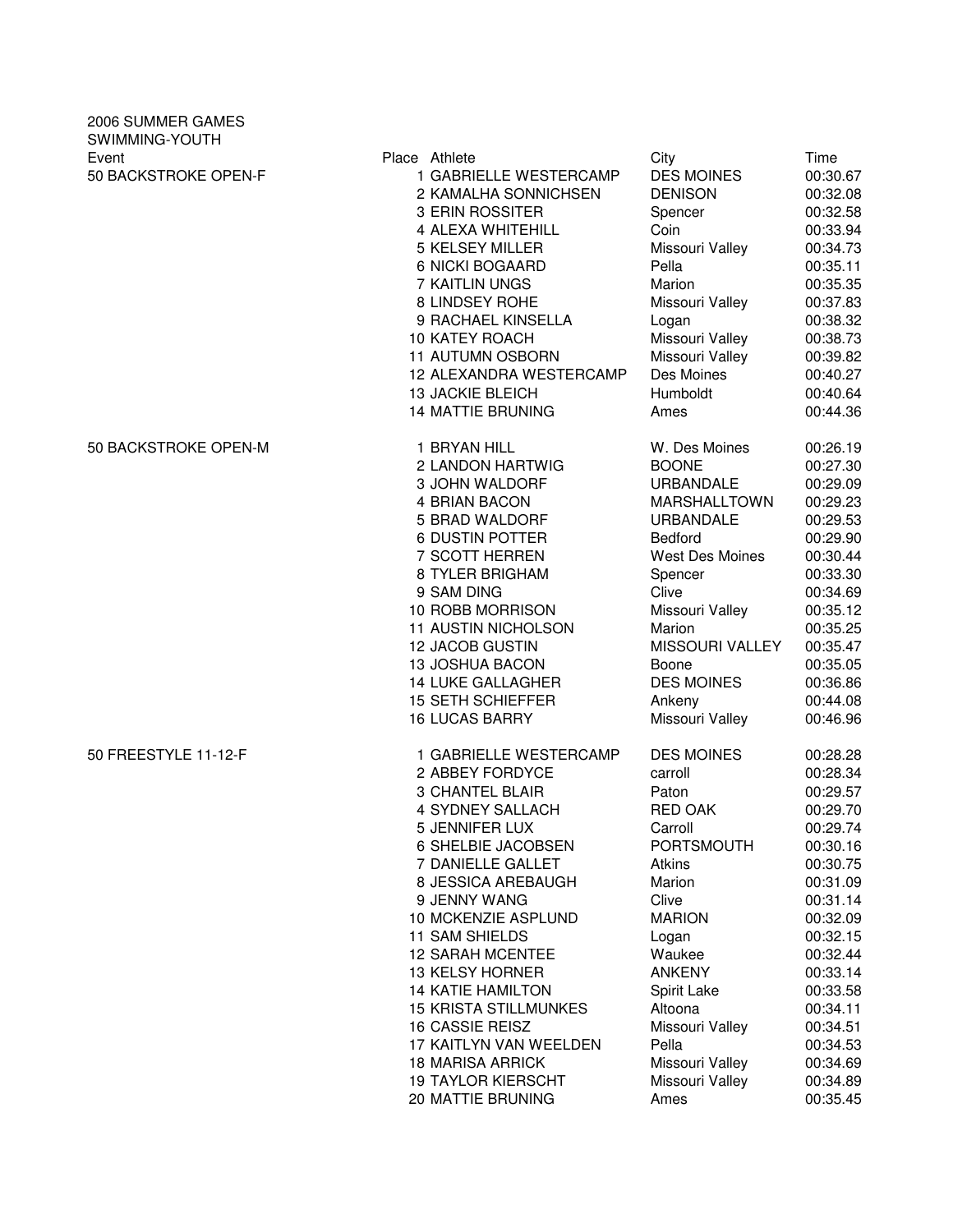|                       | 21 KARLY MCCALL            | Grinnell,              | 00:37.14 |
|-----------------------|----------------------------|------------------------|----------|
|                       | 22 KATIE ROHE              | Missouri Valley        | 00:37.16 |
|                       | 23 SAMI GOCHENOUR          | Missouuri Valley       | 00:43.22 |
|                       | 24 PAIGE SAUNDERS          | Manilla                | 00:44.33 |
| 50 FREESTYLE 11-12-M  | 1 BRIAN ROSS               | <b>JOHNSTON</b>        | 00:26.62 |
|                       | 2 MITCHELL MADSON          | <b>JEFFERSON</b>       | 00:29.24 |
|                       | 3 CONNOR COPE              | Marshalltown           | 00:31.97 |
|                       | <b>4 ETHAN SETTLE</b>      | <b>ANKENY</b>          | 00:32.65 |
|                       | 5 LUCAS REETZ              | CARROLL                | 00:33.51 |
|                       | 6 CODY BRIGHAM             | Spencer                | 00:33.71 |
|                       | 7 ANTHONY SMITH            | Grinnell               | 00:33.99 |
|                       | 8 AUSTIN ETTLEMAN          | Logan                  | 00:38.74 |
|                       | 9 ZACHARY MILLER           | North Liberty          | 00:41.42 |
|                       | 10 ALEX MITCHELL           | Grinnell               | 00:46.16 |
| 200 FREESTYLE 11-12-F | 1 GABRIELLE WESTERCAMP     | <b>DES MOINES</b>      | 02:21.79 |
|                       | 2 KAYTLIN TIPPIN           | Waukee                 | 02:24.07 |
|                       | 3 SYDNEY SALLACH           | <b>RED OAK</b>         | 02:26.56 |
|                       | 4 ABIGAIL MCNICHOLS        | <b>DES MOINES</b>      | 02:27.04 |
|                       | 5 JESSICA AREBAUGH         | Marion                 | 02:33.36 |
|                       | <b>6 MEREDITH FARRELL</b>  | Ames                   | 02:40.40 |
|                       | 7 BROOKE HERREN            | <b>WEST DES MOINES</b> | 02:44.67 |
|                       | 8 OLIVIA EDGINGTON         | grinnell               | 02:55.00 |
|                       | 9 KAITLYN VAN WEELDEN      | Pella                  | 03:01.54 |
| 200 FREESTYLE 11-12-M | 1 CONER ELLIOTT            | Clive                  | 02:17.80 |
|                       | 2 JACOB KLINKER            | Ankeny                 | 02:24.67 |
|                       | <b>3 MATTHEW BURKE</b>     | Ames                   | 02:24.83 |
|                       | 4 TEIG LOGE                | <b>GRANGER</b>         | 03:04.77 |
| 200 FREESTYLE 13-14-F | 1 CHRISANN ZUERNER         | Ames                   | 02:15.80 |
|                       | 2 KARISSA BOHN             | Des Moines             | 02:17.14 |
|                       | 3 SAMANTHA BRIGHAM         | Spencer                | 02:24.95 |
|                       | <b>4 STEFANI SMITH</b>     | <b>CLARINDA</b>        | 02:27.00 |
|                       | 5 EMILEE DAVIDSON          | Boone                  | 02:49.39 |
|                       | <b>6 JACKIE BLEICH</b>     | Humboldt               | 02:51.40 |
| 200 FREESTYLE 13-14-M | 1 BRIAN BACON              | MARSHALLTOWN           | 02:03.46 |
|                       | 2 TAYLOR KUTCHEN           | AMES                   | 02:08.06 |
|                       | 4 COLE MALIN               | CARROLL                | 02:15.32 |
|                       | 4 R. HENRY FRANCIS         | Grinnell               | 02:12.75 |
|                       | 5 TYLER BRIGHAM            | Spencer                | 02:16.59 |
|                       | <b>6 SETH VANDER HORST</b> | Pella                  | 02:18.45 |
|                       | 7 JACOB GUSTIN             | <b>MISSOURI VALLEY</b> | 02:26.36 |
|                       | 8 JOLE MILLER              | Missouri Valley        | 02:41.54 |
|                       | 9 JONATHAN DUFF            | Carroll                | 02:44.77 |
| 200 FREESTYLE 15-18-M | 1 BRYAN HILL               | W. Des Moines          | 01:50.60 |
|                       | 2 BEN UTESCH               | Ames                   | 01:54.10 |
|                       | 3 DANIEL WRIGHT            | <b>ELDORA</b>          | 01:58.22 |
|                       | 4 JOHN WALDORF             | <b>URBANDALE</b>       | 02:09.10 |
|                       | 5 SCOTT HERREN             | West Des Moines        | 02:14.78 |
|                       | 6 JUSTIN HEILMAN           | ROCKWELL CITY          | 02:20.61 |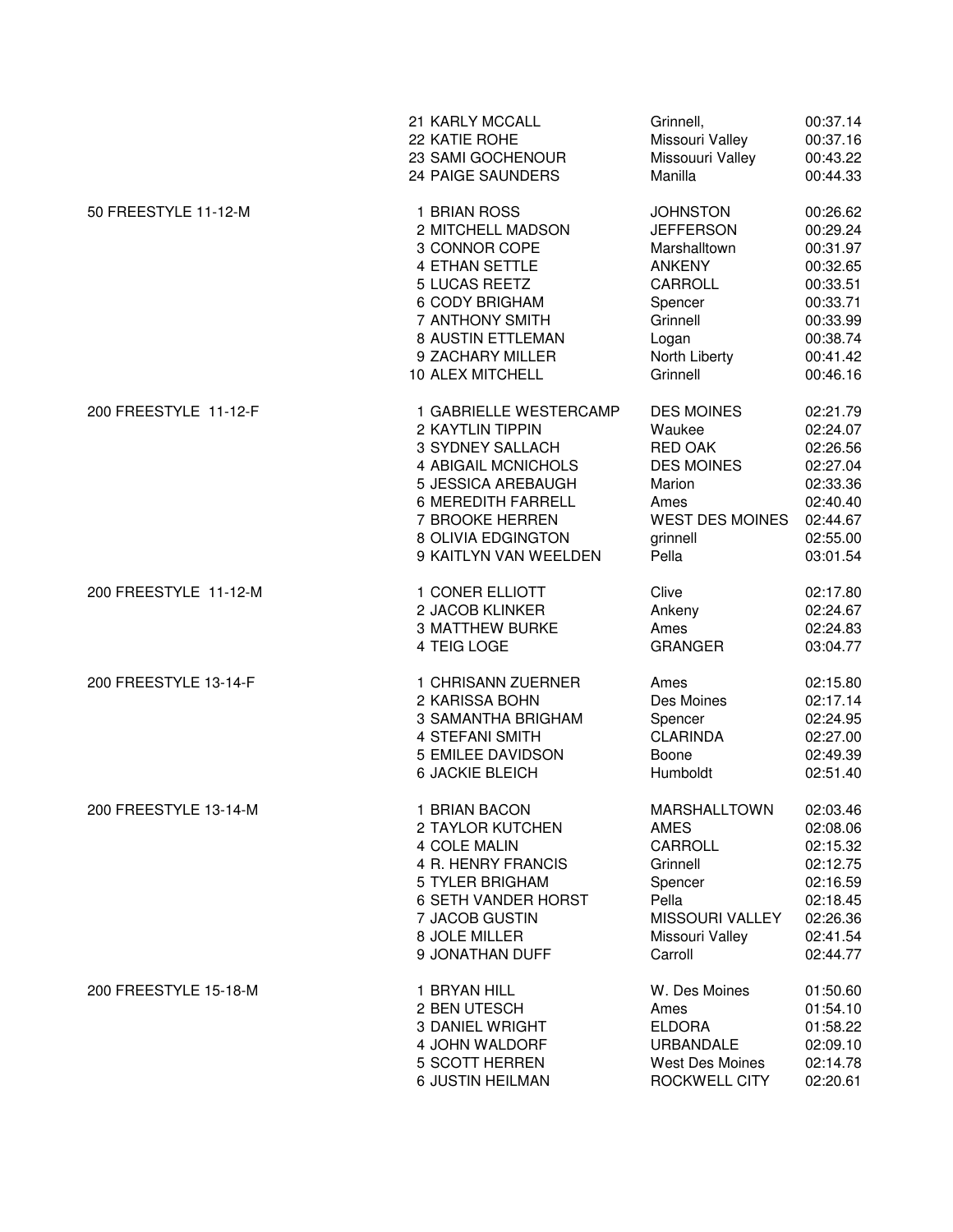| 50 BREASTSTROKE 11-12 F  | 1 JENNY WANG               | Clive                  | 00:35.87 |
|--------------------------|----------------------------|------------------------|----------|
|                          | 2 DANIELLE GALLET          | <b>Atkins</b>          | 00:37.18 |
|                          | 3 CASSANDRA FITZGERALD     | <b>SPRINGVILLE</b>     | 00:38.76 |
|                          | 4 ABIGAIL MCNICHOLS        | <b>DES MOINES</b>      | 00:38.95 |
|                          | 5 ABBEY FORDYCE            | carroll                | 00:39.20 |
|                          | <b>6 KELSY HORNER</b>      | <b>ANKENY</b>          | 00:39.42 |
|                          | 7 JENNIFER LUX             | Carroll                | 00:40.71 |
|                          | 8 SYDNEY SALLACH           | <b>RED OAK</b>         | 00:40.92 |
|                          | 9 MCKENZIE ASPLUND         | <b>MARION</b>          | 00:40.93 |
|                          | 10 SAM SHIELDS             | Logan                  | 00:41.14 |
|                          | 11 KATY ROAT               | Des Moines             | 00:43.79 |
|                          | 12 CASSIE REISZ            | Missouri Valley        | 00:43.98 |
|                          | 13 BROOKE HERREN           | <b>WEST DES MOINES</b> | 00:47.12 |
|                          | <b>14 SAMI GOCHENOUR</b>   | Missouuri Valley       | 00:50.50 |
|                          | <b>15 PAIGE SAUNDERS</b>   | Manilla                | 00:51.39 |
|                          | <b>16 KATIE HAMILTON</b>   | Spirit Lake            | 00:51.86 |
|                          | <b>17 MATTIE BRUNING</b>   | Ames                   | 00:52.17 |
|                          | <b>18 MEREDITH FARRELL</b> | Ames                   | 00:53.88 |
| 50 BREASTSTROKE 11-12 M  | 1 MITCHELL MADSON          | <b>JEFFERSON</b>       | 00:37.45 |
|                          | 2 BRIAN ROSS               | <b>JOHNSTON</b>        | 00:37.60 |
|                          | 3 JACOB KLINKER            | Ankeny                 | 00:40.36 |
|                          | 4 CONER ELLIOTT            | Clive                  | 00:40.66 |
|                          | <b>5 MATTHEW BURKE</b>     | Ames                   | 00:41.55 |
|                          | 6 CONNOR COPE              | Marshalltown           | 00:42.45 |
|                          | 7 ANTHONY SMITH            | Grinnell               | 00:46.99 |
|                          | 8 CODY BRIGHAM             | Spencer                | 00:47.47 |
|                          | 9 ALEX MITCHELL            | Grinnell               | 00:57.30 |
| 100 BREASTSTROKE 13-14-F | 1 IMELDA WISTEY            | <b>WEST DES MOINES</b> | 01:13.58 |
|                          | 2 CHRISANN ZUERNER         | Ames                   | 01:21.57 |
|                          | 3 ERIN ROSSITER            | Spencer                | 01:22.30 |
|                          | 4 SAMANTHA BRIGHAM         | Spencer                | 01:25.76 |
|                          | 5 ALEXA WHITEHILL          | Coin                   | 01:26.05 |
|                          | 6 BILLIE JO REETZ          | Carroll                | 01:30.68 |
|                          | 7 FELECIA CIHACEK          | Missouri Valley        | 01:32.73 |
|                          | 8 AUTUMN OSBORN            | Missouri Valley        | 01:35.37 |
|                          | 9 AYANIA HARMON            | Missouri Valley        | 01:35.66 |
|                          | 10 MEGAN GOCHENOUR         | Missouri Valley        | 01:40.83 |
|                          | <b>11 NATALIE WEIRES</b>   | Asbury                 | 01:54.71 |
| 100 BREASTSTROKE 13-14-M | 1 JOSEPH GALLET            | Atkins                 | 01:08.40 |
|                          | 2 DERECK HARMON            | Missouri Valley        | 01:13.63 |
|                          | 3 DAKOTA JOHNSON           | <b>DALLAS CENTER</b>   | 01:14.38 |
|                          | 4 ROB BURKE                | Ames                   | 01:14.54 |
|                          | 5 JOSHUA BACON             | Boone                  | 01:17.06 |
|                          | 6 COLE MALIN               | CARROLL                | 01:19.81 |
|                          | 7 SETH VANDER HORST        | Pella                  | 01:23.02 |
|                          | 8 R. HENRY FRANCIS         | Grinnell               | 01:25.99 |
|                          | 9 BEN BOECKMAN             | CARROLL                | 01:27.72 |
|                          | <b>10 LUCAS SLATTERY</b>   | carroll                | 01:33.02 |
|                          | <b>11 JONATHAN DUFF</b>    | Carroll                | 01:33.74 |
|                          | <b>12 LUCAS BARRY</b>      | Missouri Valley        | 01:36.18 |
| 100 BREASTSTROKE 15-18-F | 1 JEANNIE BORICH           | AMES                   | 01:22.47 |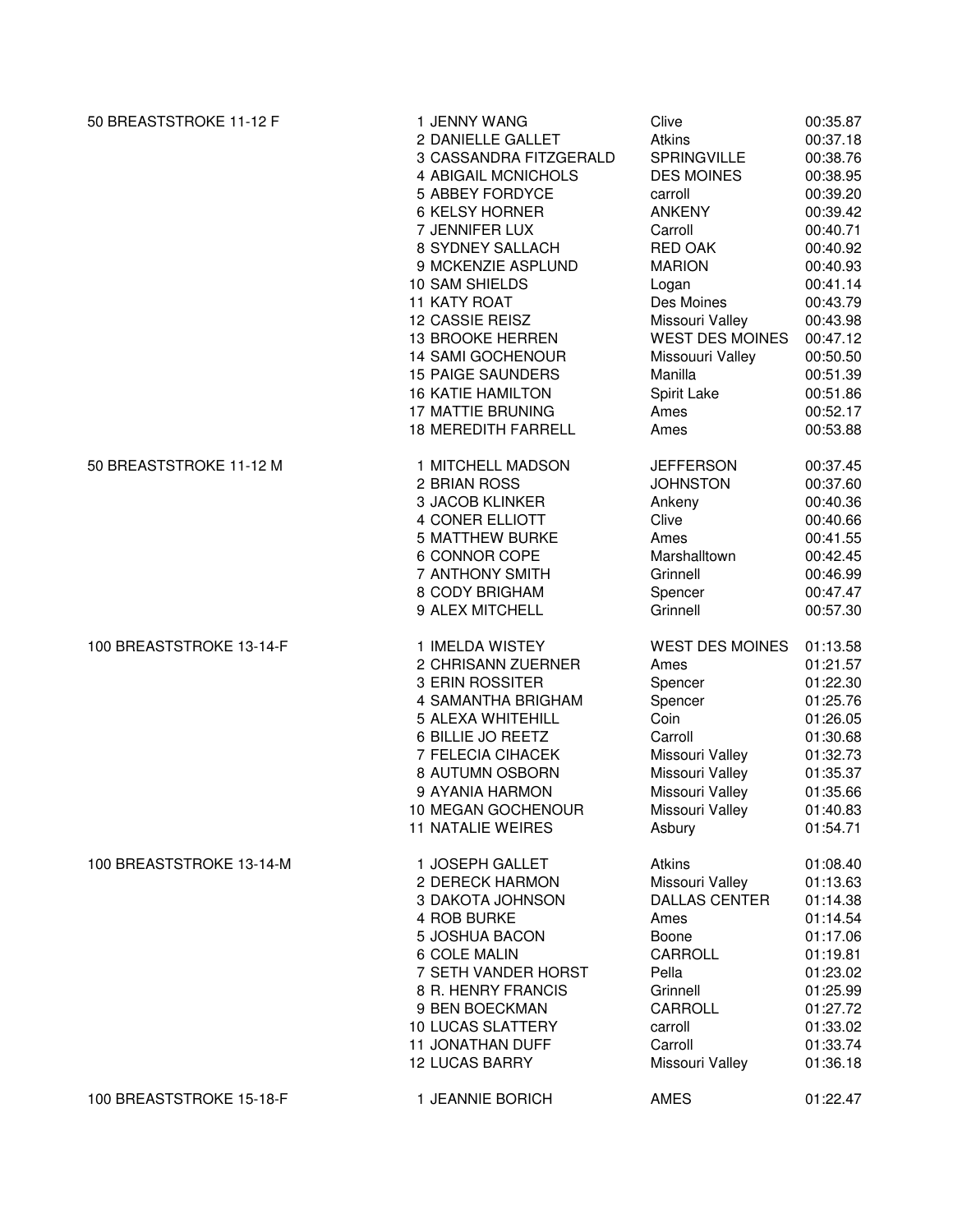|                          | 2 ABBY BACON<br>3 AMANDA BRYAN   | <b>MARSHALLTOWN</b><br><b>DENISON</b> | 01:24.53<br>01:29.24 |
|--------------------------|----------------------------------|---------------------------------------|----------------------|
| 100 BREASTSTROKE 15-18-M | 1 DARREN BACON                   | <b>MARSHALLTOWN</b>                   | 01:07.22             |
|                          | 2 BRYAN HILL                     | W. Des Moines                         | 01:08.90             |
|                          | 3 LANDON HARTWIG                 | <b>BOONE</b>                          | 01:09.41             |
|                          | 4 ANDREW FRANCIS                 | Grinnell                              | 01:10.92             |
| 100 BUTTERFLY 13-14-F    | 1 IMELDA WISTEY                  | <b>WEST DES MOINES</b>                | 01:08.06             |
|                          | 2 STEFANI SMITH                  | <b>CLARINDA</b>                       | 01:21.54             |
| 100 BUTTERFLY 13-14-M    | 1 ROB BURKE                      | Ames                                  | 01:10.82             |
|                          | 2 DERECK HARMON                  | Missouri Valley                       | 01:15.56             |
|                          | 3 JONATHAN DUFF                  | Carroll                               | 01:36.93             |
| 100 BUTTERFLY 15-18-F    | 1 JEANNIE BORICH                 | <b>AMES</b>                           | 01:15.79             |
| 100 BUTTERFLY 15-18-M    | 1 BEN UTESCH                     | Ames                                  | 00:56.88             |
|                          | 2 BEN UNGS                       | <b>MARION</b>                         | 00:59.22             |
|                          | <b>3 DANIEL WRIGHT</b>           | <b>ELDORA</b>                         | 01:00.11             |
|                          | <b>4 NATHAN HALL</b>             | Grinnell                              | 01:00.12             |
|                          | 5 CASEY SMITH                    | Boone                                 | 01:02.24             |
|                          | <b>6 BLAKE CAVANAGH</b>          | <b>WILLIAMS</b>                       | 01:06.73             |
|                          | 7 ZACH BRIDGES                   | Ames                                  | 01:08.11             |
| 50 FREESTYLE 13-14-F     | 1 KARISSA BOHN                   | Des Moines                            | 00:27.99             |
|                          | 2 CHRISANN ZUERNER               | Ames                                  | 00:28.15             |
|                          | 3 KAMALHA SONNICHSEN             | <b>DENISON</b>                        | 00:28.35             |
|                          | 4 KELSEY MILLER                  | Missouri Valley                       | 00:28.41             |
|                          | 5 LINDSEY ROHE                   | Missouri Valley                       | 00:30.55             |
|                          | 6 SAMANTHA BRIGHAM               | Spencer                               | 00:30.90             |
|                          | 7 EMILEE DAVIDSON                | Boone                                 | 00:31.49             |
|                          | 8 KATEY ROACH<br>9 AYANIA HARMON | Missouri Valley<br>Missouri Valley    | 00:31.80             |
|                          | 10 BILLIE JO REETZ               | Carroll                               | 00:32.82<br>00:33.37 |
|                          | <b>11 FELECIA CIHACEK</b>        | Missouri Valley                       | 00:34.62             |
|                          | <b>12 JACKIE BLEICH</b>          | Humboldt                              | 00:34.73             |
|                          | 13 AUTUMN OSBORN                 | Missouri Valley                       | 00:34.92             |
|                          | <b>14 NATALIE WEIRES</b>         | Asbury                                | 00:38.13             |
|                          | 15 MEGAN GOCHENOUR               | Missouri Valley                       | 00:39.97             |
| 50 FREESTYLE 13-14-M     | 1 BRIAN BACON                    | <b>MARSHALLTOWN</b>                   | 00:24.79             |
|                          | 2 BRAD WALDORF                   | <b>URBANDALE</b>                      | 00:24.87             |
|                          | 3 BLAKE JOHNSON                  | Johnston                              | 00:25.10             |
|                          | 4 ROB BURKE                      | Ames                                  | 00:25.14             |
|                          | 5 JOSEPH GALLET                  | <b>Atkins</b>                         | 00:25.54             |
|                          | <b>6 TAYLOR KUTCHEN</b>          | AMES                                  | 00:25.86             |
|                          | 7 COLE MALIN                     | <b>CARROLL</b>                        | 00:25.91             |
|                          | 8 SETH VANDER HORST              | Pella                                 | 00:26.42             |
|                          | 9 R. HENRY FRANCIS               | Grinnell                              | 00:26.46             |
|                          | 10 SAM DING                      | Clive                                 | 00:27.87             |
|                          | 11 COLIN EAGAN                   | Spencer                               | 00:28.10             |
|                          | 12 CHASE SKONECZKA               | Palo                                  | 00:28.70             |
|                          | <b>13 TYLER BRIGHAM</b>          | Spencer                               | 00:29.12             |
|                          | 14 AUSTIN NICHOLSON              | Marion                                | 00:30.12             |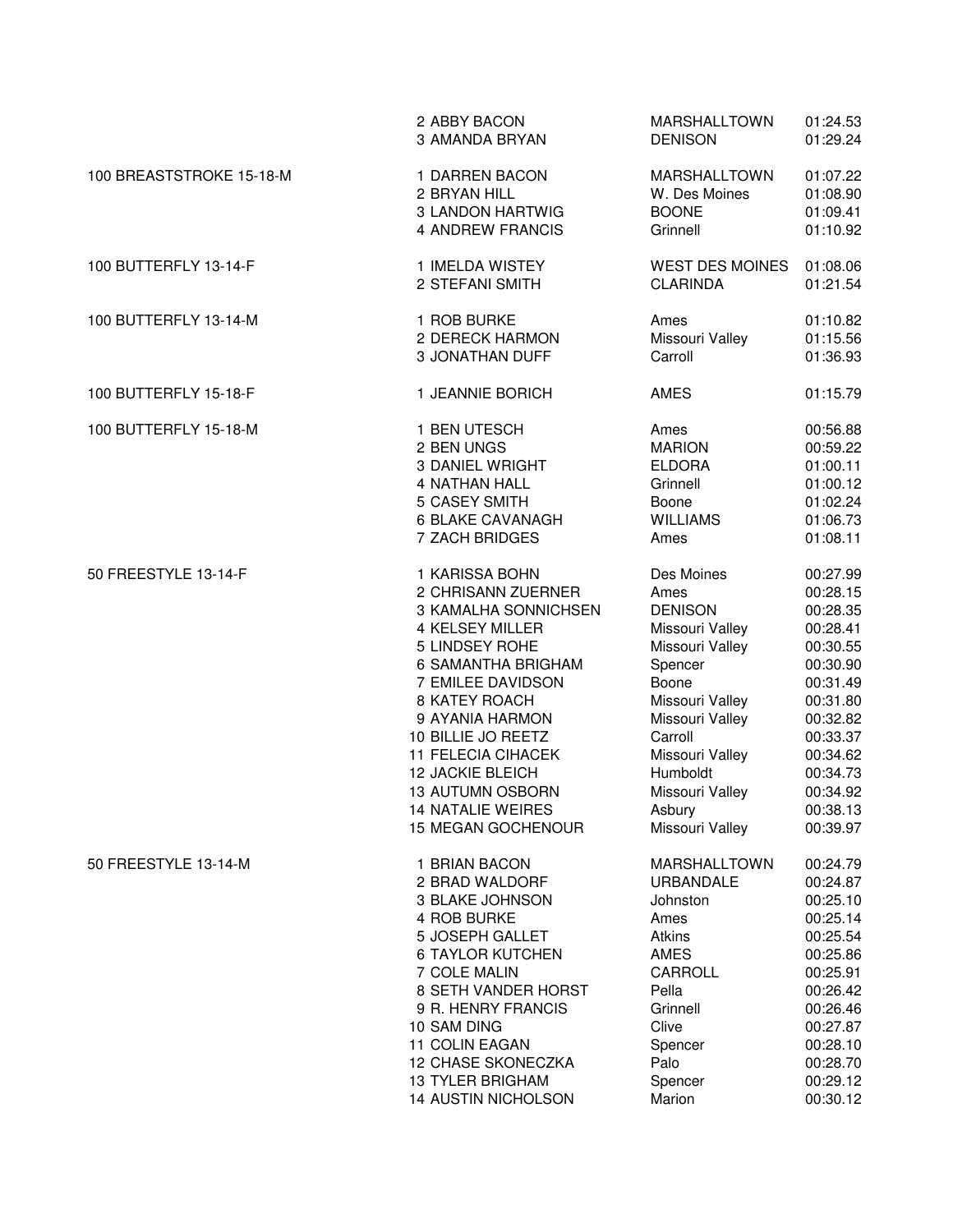|                               |               | <b>15 BEN BOECKMAN</b><br>16 JOLE MILLER<br><b>17 ADAM TAYLOR</b><br>17 ROBB MORRISON<br>19 GABE REISZ<br>20 SEAN MONAHAN<br>21 LUCAS SLATTERY<br>22 TYLER WALTERS<br>23 LUCAS BARRY                                                                                                                                                                                                                                                                                            | CARROLL<br>Missouri Valley<br>Woodbine<br>Missouri Valley<br>Missouri Valley<br>Woodbine<br>carroll<br>Woodburn<br>Missouri Valley                                                                                                                                                                                    | 00:30.24<br>00:30.64<br>00:32.60<br>00:32.60<br>00:33.20<br>00:34.14<br>00:34.15<br>00:38.87<br>00:39.74                                                                                                                                                             |
|-------------------------------|---------------|---------------------------------------------------------------------------------------------------------------------------------------------------------------------------------------------------------------------------------------------------------------------------------------------------------------------------------------------------------------------------------------------------------------------------------------------------------------------------------|-----------------------------------------------------------------------------------------------------------------------------------------------------------------------------------------------------------------------------------------------------------------------------------------------------------------------|----------------------------------------------------------------------------------------------------------------------------------------------------------------------------------------------------------------------------------------------------------------------|
| 50 FREESTYLE 15-18-F          |               | 1 JEANNIE BORICH<br>2 ABBY BACON<br>3 RACHAEL KINSELLA<br>4 AMANDA BRYAN                                                                                                                                                                                                                                                                                                                                                                                                        | AMES<br><b>MARSHALLTOWN</b><br>Logan<br><b>DENISON</b>                                                                                                                                                                                                                                                                | 00:28.92<br>00:30.33<br>00:32.01<br>00:32.48                                                                                                                                                                                                                         |
| 50 FREESTYLE 15-18-M          |               | 1 BEN UNGS<br>2 CASEY SMITH<br><b>3 BLAKE CAVANAGH</b><br>4 LANDON HARTWIG<br><b>5 NATHAN HALL</b><br>6 JOHN WALDORF<br>7 DARREN BACON<br>8 ANDREW FRANCIS<br>9 JUSTIN HEILMAN<br>10 ZACH BRIDGES<br>11 SCOTT HERREN                                                                                                                                                                                                                                                            | <b>MARION</b><br>Boone<br><b>WILLIAMS</b><br><b>BOONE</b><br>Grinnell<br>URBANDALE<br><b>MARSHALLTOWN</b><br>Grinnell<br>ROCKWELL CITY<br>Ames<br><b>West Des Moines</b>                                                                                                                                              | 00:24.09<br>00:24.12<br>00:24.30<br>00:24.88<br>00:25.06<br>00:25.37<br>00:25.51<br>00:25.59<br>00:26.04<br>00:26.19<br>00:26.47                                                                                                                                     |
| 100 INDIVIDUAL MEDLEY 11-12-F |               | 1 KAYTLIN TIPPIN<br>2 ABBEY FORDYCE<br>3 JENNIFER LUX<br><b>4 CHANTEL BLAIR</b><br>5 JENNY WANG<br>6 SYDNEY SALLACH<br>7 JESSICA AREBAUGH<br>8 ABIGAIL MCNICHOLS<br>9 MCKENZIE ASPLUND<br>10 KAITLYN VAN WEELDEN<br>11 BROOKE HERREN<br><b>12 SARAH MCENTEE</b><br>13 SAM SHIELDS<br>14 KELSY HORNER<br><b>15 KATY ROAT</b><br><b>16 KATIE HAMILTON</b><br>17 MEREDITH FARRELL<br>18 MARISA ARRICK<br>19 CASSIE REISZ<br>20 KATIE ROHE<br>21 BRETT CLAUSEN<br>22 SAMI GOCHENOUR | Waukee<br>carroll<br>Carroll<br>Paton<br>Clive<br>RED OAK<br>Marion<br><b>DES MOINES</b><br><b>MARION</b><br>Pella<br><b>WEST DES MOINES</b><br>Waukee<br>Logan<br><b>ANKENY</b><br>Des Moines<br>Spirit Lake<br>Ames<br>Missouri Valley<br>Missouri Valley<br>Missouri Valley<br>Missouri Valley<br>Missouuri Valley | 01:15.47<br>01:15.90<br>01:15.90<br>01:17.46<br>01:17.59<br>01:17.84<br>01:18.11<br>01:18.21<br>01:22.30<br>01:25.30<br>01:25.61<br>01:26.08<br>01:27.50<br>01:27.82<br>01:31.72<br>01:33.87<br>01:34.28<br>01:35.01<br>01:35.32<br>01:38.10<br>01:44.12<br>01:45.62 |
| 100 INDIVIDUAL MEDLEY         | $11 - 12 - M$ | 1 CONER ELLIOTT<br>2 BRIAN ROSS<br>3 MITCHELL MADSON<br>4 JACOB KLINKER<br><b>5 MATTHEW BURKE</b>                                                                                                                                                                                                                                                                                                                                                                               | Clive<br><b>JOHNSTON</b><br><b>JEFFERSON</b><br>Ankeny<br>Ames                                                                                                                                                                                                                                                        | 01:10.70<br>01:12.30<br>01:15.10<br>01:16.17<br>01:22.02                                                                                                                                                                                                             |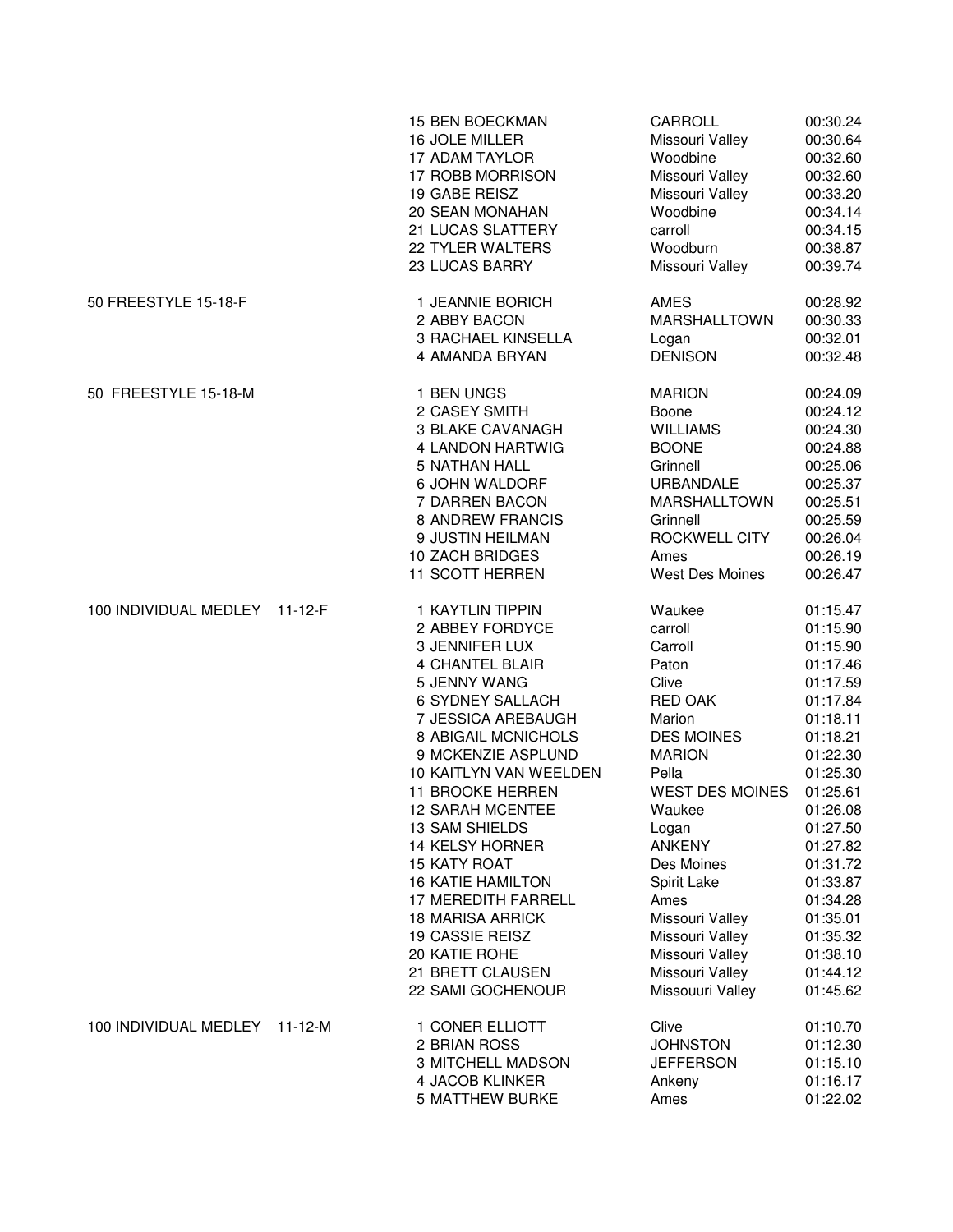|                              | <b>6 ETHAN SETTLE</b>      | <b>ANKENY</b>          | 01:27.24 |
|------------------------------|----------------------------|------------------------|----------|
|                              | 7 CONNOR COPE              | Marshalltown           | 01:27.26 |
|                              | 8 CODY BRIGHAM             | Spencer                | 01:30.51 |
|                              | 9 LUCAS REETZ              | CARROLL                | 01:32.81 |
|                              | 10 TEIG LOGE               | <b>GRANGER</b>         | 01:36.45 |
|                              | <b>11 AUSTIN ETTLEMAN</b>  | Logan                  | 01:54.06 |
| 100 INDIVIDUAL MEDLEY OPEN-F | 1 IMELDA WISTEY            | <b>WEST DES MOINES</b> | 01:07.80 |
|                              | 2 ERIN ROSSITER            | Spencer                | 01:12.85 |
|                              | 3 KAMALHA SONNICHSEN       | <b>DENISON</b>         | 01:13.96 |
|                              | 4 ALEXA WHITEHILL          | Coin                   | 01:13.97 |
|                              | <b>5 KAITLIN UNGS</b>      | Marion                 | 01:16.88 |
|                              | 6 KELSEY MILLER            | Missouri Valley        | 01:17.92 |
|                              | 7 ABBY BACON               | <b>MARSHALLTOWN</b>    | 01:18.25 |
|                              | 8 KARISSA BOHN             | Des Moines             | 01:18.39 |
|                              | 9 STEFANI SMITH            | <b>CLARINDA</b>        | 01:21.58 |
|                              | 10 EMILEE DAVIDSON         | Boone                  | 01:21.76 |
|                              | <b>11 KATEY ROACH</b>      | Missouri Valley        | 01:23.90 |
|                              | 12 LINDSEY ROHE            | Missouri Valley        | 01:23.99 |
|                              | <b>13 FELECIA CIHACEK</b>  | Missouri Valley        | 01:26.03 |
|                              | 14 RACHAEL KINSELLA        | Logan                  | 01:26.53 |
|                              | <b>15 AYANIA HARMON</b>    | Missouri Valley        | 01:26.96 |
|                              | 16 BILLIE JO REETZ         | Carroll                | 01:27.87 |
|                              | 17 MEGAN GOCHENOUR         | Missouri Valley        | 01:40.90 |
|                              | <b>18 NATALIE WEIRES</b>   | Asbury                 | 01:41.80 |
|                              | <b>19 GRADY EMSWILER</b>   | Missouri Valley        | 01:48.57 |
| 100 INDIVIDUAL MEDLEY OPEN-M | 1 BEN UTESCH               | Ames                   | 01:00.77 |
|                              | 2 CASEY SMITH              | Boone                  | 01:02.24 |
|                              | 3 DARREN BACON             | <b>MARSHALLTOWN</b>    | 01:03.00 |
|                              | 4 BRIAN BACON              | <b>MARSHALLTOWN</b>    | 01:04.52 |
|                              | 5 JOSEPH GALLET            | Atkins                 | 01:05.38 |
|                              | <b>6 BLAKE CAVANAGH</b>    | <b>WILLIAMS</b>        | 01:06.44 |
|                              | 7 BRAD WALDORF             | <b>URBANDALE</b>       | 01:06.47 |
|                              | 8 DUSTIN POTTER            | <b>Bedford</b>         | 01:07.25 |
|                              | 9 JUSTIN HEILMAN           | ROCKWELL CITY          | 01:10.50 |
|                              | <b>10 DERECK HARMON</b>    | Missouri Valley        | 01:11.14 |
|                              | 11 DAKOTA JOHNSON          | <b>DALLAS CENTER</b>   | 01:12.45 |
|                              | 12 CHASE SKONECZKA         | Palo                   | 01:12.28 |
|                              | 13 JOSHUA BACON            | Boone                  | 01:14.11 |
|                              | 14 SAM DING                | Clive                  | 01:15.77 |
|                              | <b>15 JACOB GUSTIN</b>     | MISSOURI VALLEY        | 01:17.22 |
|                              | <b>16 AUSTIN NICHOLSON</b> | Marion                 | 01:21.87 |
|                              | 17 JOLE MILLER             | Missouri Valley        | 01:22.75 |
|                              | 18 ROBB MORRISON           | Missouri Valley        | 01:24.43 |
|                              | 19 GABE REISZ              | Missouri Valley        | 01:34.45 |
| 25 FREESTYLE 8 AND UNDER-F   | 1 ALEXANDRA WESTERCAMP     | Des Moines             | 00:17.77 |
|                              | 2 CASSIE FRAZIER           | Ankeny                 | 00:17.91 |
|                              | <b>3 MACIE MCCALLUM</b>    | Urbandale              | 00:18.33 |
|                              | <b>4 BECKY MELAAS</b>      | Cresco                 | 00:18.50 |
|                              | 5 SAMANTHA HEDRICK         | PELLA                  | 00:18.54 |
|                              | <b>6 SARAH CABEEN</b>      | <b>NEW MARKET</b>      | 00:18.58 |
|                              | 7 KATIE WANG               | Clive                  | 00:18.93 |
|                              | 8 ALISON HSU               | lowa City              | 00:18.93 |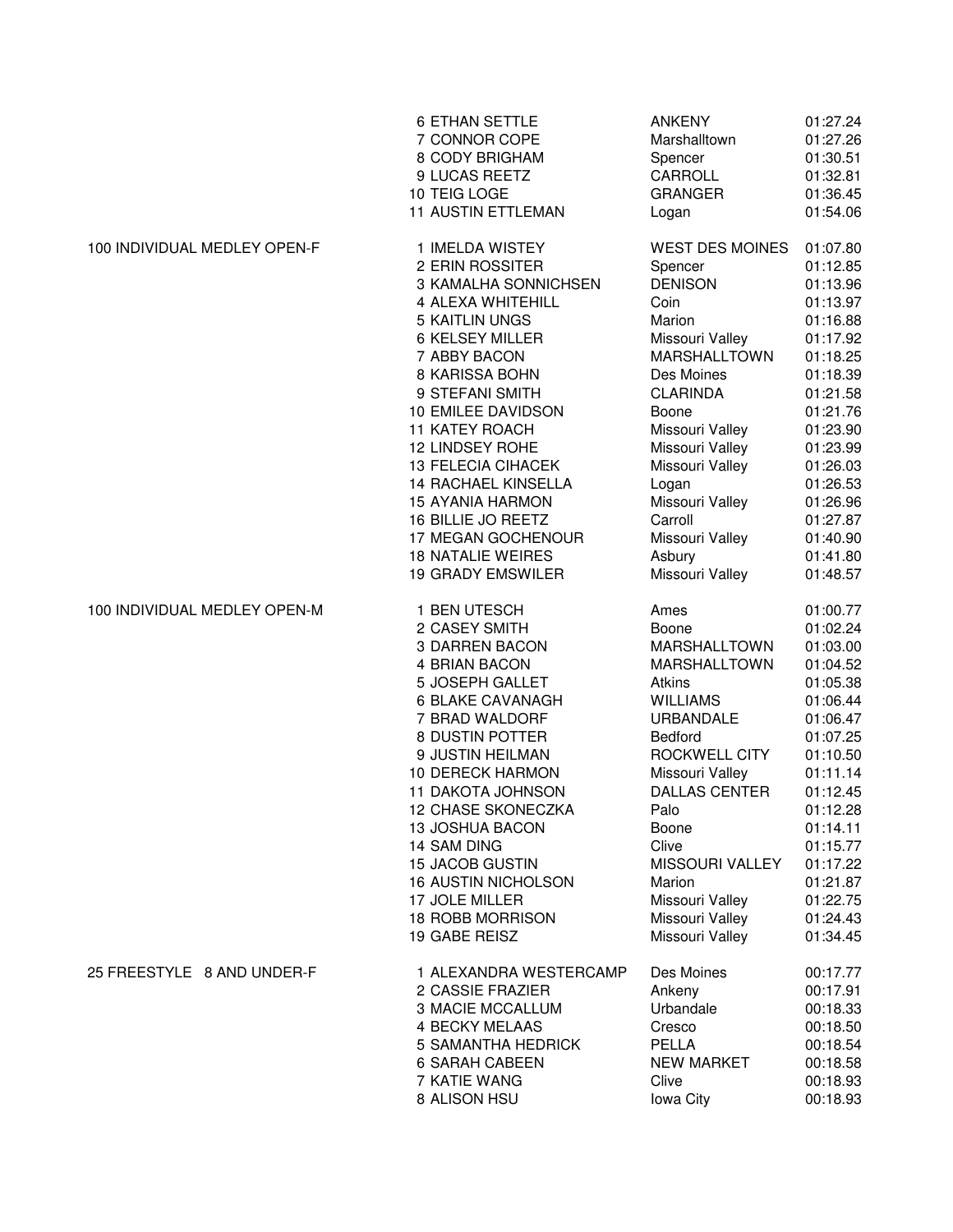|                            | 9 ERICA HSU<br>10 ALEXANDRA SMITH | lowa City<br>Grinnell  | 00:18.99<br>00:19.19 |
|----------------------------|-----------------------------------|------------------------|----------------------|
|                            | <b>11 CAITLYN ROBERTS</b>         | spirit Lake            | 00:20.01             |
|                            | <b>12 LINDSEY SETTLE</b>          | <b>ANKENY</b>          | 00:20.13             |
|                            | <b>13 GRADY EMSWILER</b>          | Missouri Valley        | 00:20.31             |
|                            | <b>14 LEXIE WINNETT</b>           | <b>WOODWARD</b>        | 00:20.39             |
|                            | <b>15 STEPHANIE BOTKIN</b>        | cedar rapids           | 00:20.60             |
|                            | <b>16 BETH MITCHELL</b>           | Grinnell               | 00:21.22             |
|                            | 17 LAWRYN FRALEY                  | <b>MARION</b>          | 00:21.51             |
|                            | <b>18 NATALE MONUZU</b>           | Missouri Valley        | 00:21.76             |
|                            | 19 MADISON SIEPERDA               | Spirit Lake            | 00:22.45             |
|                            | 20 EMERY HANSELL                  | <b>DES MOINES</b>      | 00:22.70             |
|                            | 21 LAUREN CLINGMAN                | Knoxville              | 00:24.52             |
|                            | 22 DELANEY ETTLEMAN               | Logan                  | 00:31.40             |
|                            | 23 ROSALIA DAWLEY                 | Marshalltown           | 00:35.38             |
|                            | 24 JESSLYN GAUMER                 | Ankeny                 | 00:46.38             |
| 25 FREESTYLE 8 AND UNDER-M | 1 ALEX PAULSON                    | <b>Buffalo Center</b>  | 00:16.02             |
|                            | 2 BRENNAN URBI                    | CedarRapids            | 00:16.05             |
|                            | 3 ANDREW KLINKER                  | Ankeny                 | 00:16.58             |
|                            | 4 JACK FORDYCE                    | carroll                | 00:17.45             |
|                            | <b>5 BRETT HERREN</b>             | <b>West Des Moines</b> | 00:17.85             |
|                            | <b>6 AUSTIN BUNKER</b>            | Newton                 | 00:17.86             |
|                            | 7 MICHAEL BURKE                   | Ave.                   | 00:18.09             |
|                            | 8 RYAN RATHJE                     | Perry                  | 00:18.69             |
|                            | 9 CHRISTIAN ANTON                 | Cedar Rapids           | 00:18.87             |
|                            | 10 DALTON LYNCH                   | <b>DES MOINES</b>      | 00:19.08             |
|                            | 11 SETH SCHIEFFER                 | Ankeny                 | 00:19.29             |
|                            | <b>12 JACKSON BREEN</b>           | Ames                   | 00:19.71             |
|                            | <b>13 ZACHARY SMITH</b>           | <b>URBANDALE</b>       | 00:20.28             |
|                            | <b>14 RYAN GAUMER</b>             | Ankeny                 | 00:24.53             |
|                            | <b>15 JAMES FITZGERALD</b>        | <b>SPRINGVILLE</b>     | 00:27.22             |
|                            | 16 JOHN HANSELL                   | <b>DES MOINES</b>      | 00:31.10             |
|                            | 17 NOAH WESTERCAMP                | Des Moines             | 00:41.09             |
| 50 FREESTYLE 9-10-F        | 1 ALEXIS HAWKINS                  | <b>KEOKUK</b>          | 00:29.50             |
|                            | 2 TAYLOR SIEPERDA                 | Spirit Lake            | 00:31.34             |
|                            | 3 JENNY BROWN                     | Waukee                 | 00:31.74             |
|                            | 4 ANGIE ELLENDSON                 | Fort Dodge             | 00:32.19             |
|                            | 4 MCKENNA LYNCH                   | <b>DSM</b>             | 00:32.19             |
|                            | <b>6 JADEN URBI</b>               | Cedar Rapids           | 00:35.82             |
|                            | 7 HARPER EMSWILER                 | Missouri Valley        | 00:35.87             |
|                            | 8 LARKYN ALDRICH                  | Vinton                 | 00:36.37             |
|                            | 9 SAMANTHA FITZGERALD             | <b>SPRINGVILLE</b>     | 00:36.49             |
|                            | 10 LYDIA MELAAS                   | Cresco                 | 00:36.72             |
|                            | <b>11 HANNAH BOTKIN</b>           | cedar rapids           | 00:36.86             |
|                            | <b>12 TAYLOR POHAR</b>            | Spencer                | 00:37.17             |
|                            | <b>13 MADELINE DOSTAL</b>         | <b>West Des Moines</b> | 00:37.20             |
|                            | <b>14 ERICA SHANNON</b>           | Des Moines             | 00:37.53             |
|                            | <b>15 KIRSTEN SIEBENGA</b>        | <b>CEDAR RAPIDS</b>    | 00:37.63             |
|                            | 16 ABBY FYFE                      | Pella                  | 00:38.03             |
|                            | 17 HILARY SCHIEFFER               | Altoona                | 00:38.43             |
|                            | <b>18 MAKENNA BOGAARD</b>         | Pella                  | 00:39.78             |
|                            | <b>19 JENNIFER MARTIN</b>         | Des Moines             | 00:39.93             |
|                            | 20 MADELINE MILLER                | North Liberty          | 00:40.18             |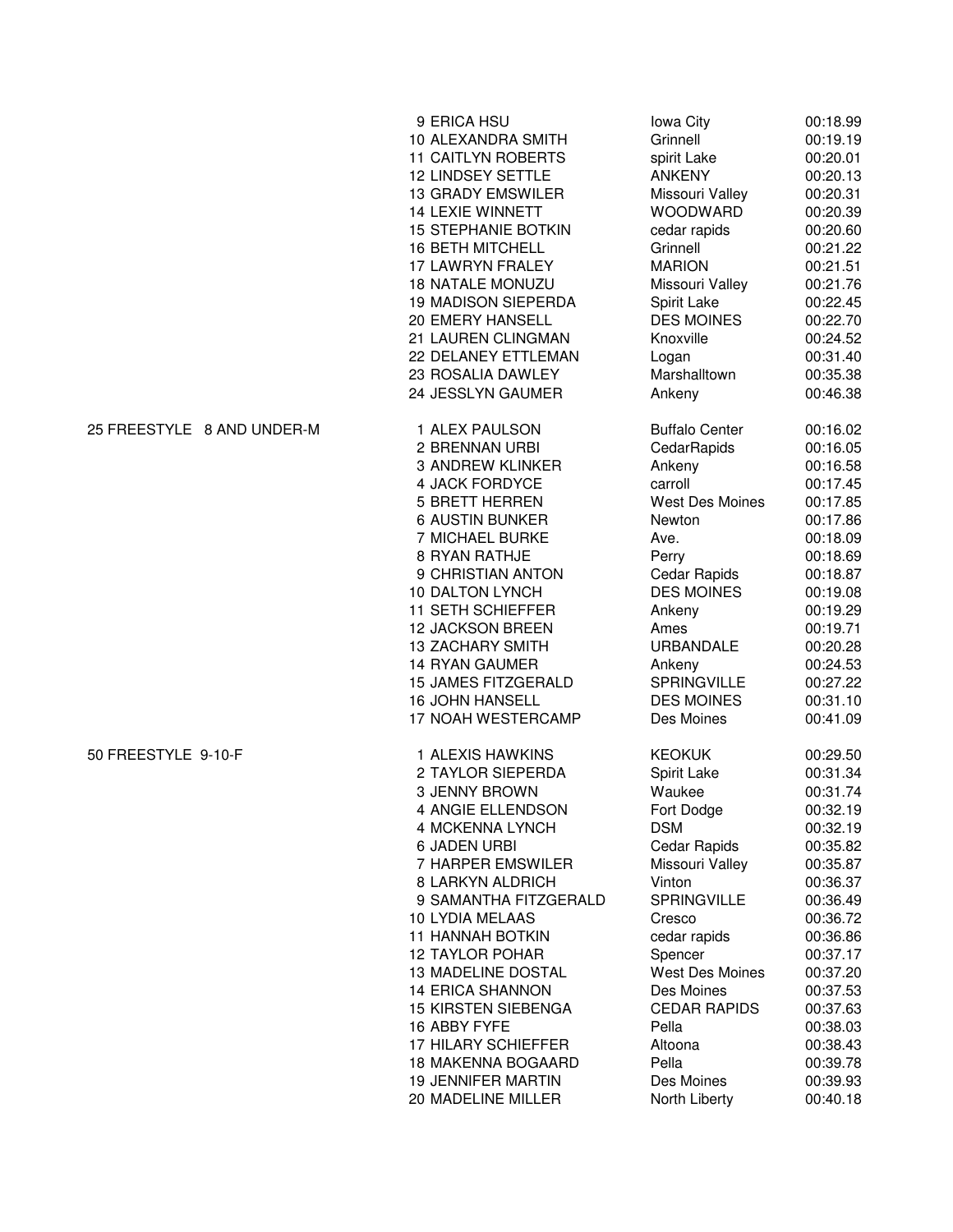|                              |              | 21 CARLEE OSBORN           | Missouri Valley        | 00:41.79 |
|------------------------------|--------------|----------------------------|------------------------|----------|
|                              |              | 22 FAIZA HARRATA           | <b>AMES</b>            | 00:41.90 |
|                              |              | 23 CLAIRE EAGAN            | Spencer                | 00:45.34 |
|                              |              | 24 NATALIE KNOBLOCH        | CRESCO                 | 00:56.51 |
| 50 FREESTYLE 9-10-M          |              | 1 AARON KLINKER            | Ankeny                 | 00:32.58 |
|                              |              | 2 LUKE GALLAGHER           | <b>DES MOINES</b>      | 00:33.94 |
|                              |              | <b>3 BRYCE PATERSON</b>    | <b>Guthrie Center</b>  | 00:34.33 |
|                              |              | 4 JUSTIN AREBAUGH          | Marion                 | 00:34.71 |
|                              |              | 5 MICHAEL LUX              | Carroll                | 00:35.61 |
|                              |              | 6 JUSTIN WINNETT           | WOODWARD               | 00:36.31 |
|                              |              | 7 NICK REETZ               | Carroll                | 00:37.11 |
|                              |              | 8 JUSTIN CABEEN            | <b>NEW MARKET</b>      | 00:37.22 |
|                              |              | 9 CALEB UTESCH             | Ames                   | 00:37.58 |
|                              |              | 10 TIM BROWN               | Waukee                 | 00:38.21 |
|                              |              | 11 REX SHIELDS             | Logan                  | 00:39.02 |
|                              |              | <b>12 DYLAN BEAVER</b>     | Palo                   | 00:46.64 |
|                              |              | <b>13 PEYTON GAUMER</b>    | Ankeny                 | 00:48.93 |
|                              |              | <b>14 MATT MONAHAN</b>     | Woodbine               | 00:50.14 |
|                              |              | <b>15 BRYCE SHUTT</b>      | Grimes                 | 00:00.00 |
| 100 INDIVIDUAL MEDLEY        | $9 - 10 - F$ | 1 ALEXIS HAWKINS           | <b>KEOKUK</b>          | 01:16.49 |
|                              |              | 2 EMILY TUAZON             | Des Moines             | 01:18.06 |
|                              |              | <b>3 KAITLIN WISTEY</b>    | <b>WEST DES MOINES</b> | 01:18.61 |
|                              |              | 4 MCKENNA LYNCH            | <b>DSM</b>             | 01:20.65 |
|                              |              | <b>5 HAYLEY ROBERTS</b>    | Spirit Lake            | 01:21.88 |
|                              |              | 6 ALEXX DEVORE             | Carroll                | 01:22.11 |
|                              |              | 7 TAYLOR SIEPERDA          | Spirit Lake            | 01:27.14 |
|                              |              | 8 HARPER EMSWILER          | Missouri Valley        | 01:33.09 |
|                              |              | 9 HANNAH SCOTTON           | Newton                 | 01:34.33 |
|                              |              | 10 SAMANTHA FITZGERALD     | <b>SPRINGVILLE</b>     | 01:34.42 |
|                              |              | <b>11 LYDIA MELAAS</b>     | Cresco                 | 01:34.78 |
|                              |              | 12 LARKYN ALDRICH          | Vinton                 | 01:35.80 |
|                              |              | <b>13 TAYLOR POHAR</b>     | Spencer                | 01:36.68 |
|                              |              | <b>14 KIRSTEN SIEBENGA</b> | <b>CEDAR RAPIDS</b>    | 01:37.04 |
|                              |              | <b>15 HILARY SCHIEFFER</b> | Altoona                | 01:40.79 |
|                              |              | 16 MADELINE MILLER         | North Liberty          | 01:43.38 |
|                              |              | 17 CARLEE OSBORN           | Missouri Valley        | 01:44.06 |
|                              |              | 18 ABBY FYFE               | Pella                  | 01:45.14 |
| 100 INDIVIDUAL MEDLEY 9-10-M |              | 1 BRYCE PATERSON           | <b>Guthrie Center</b>  | 01:26.00 |
|                              |              | 2 AARON KLINKER            | Ankeny                 | 01:27.18 |
|                              |              | 3 LUKE GALLAGHER           | <b>DES MOINES</b>      | 01:31.61 |
|                              |              | 4 MICHAEL LUX              | Carroll                | 01:31.68 |
|                              |              | 5 JUSTIN AREBAUGH          | Marion                 | 01:36.81 |
|                              |              | <b>6 JUSTIN CABEEN</b>     | <b>NEW MARKET</b>      | 01:39.70 |
|                              |              | 7 TIM BROWN                | Waukee                 | 01:43.51 |
|                              |              | 8 REX SHIELDS              | Logan                  | 01:45.98 |
|                              |              | 9 NICK REETZ               | Carroll                | 01:52.97 |
|                              |              | 10 TRE LOGE                | granger                | 00:00.00 |
|                              |              | <b>11 JUSTIN WINNETT</b>   | <b>WOODWARD</b>        | 00:00.00 |
| 100 FREE STYLE 8 AND UNDER-F |              | 1 ALEXANDRA WESTERCAMP     | Des Moines             | 01:23.45 |
|                              |              | 2 ERICA HSU                | Iowa City              | 01:25.71 |
|                              |              | 3 CASSIE FRAZIER           | Ankeny                 | 01:28.75 |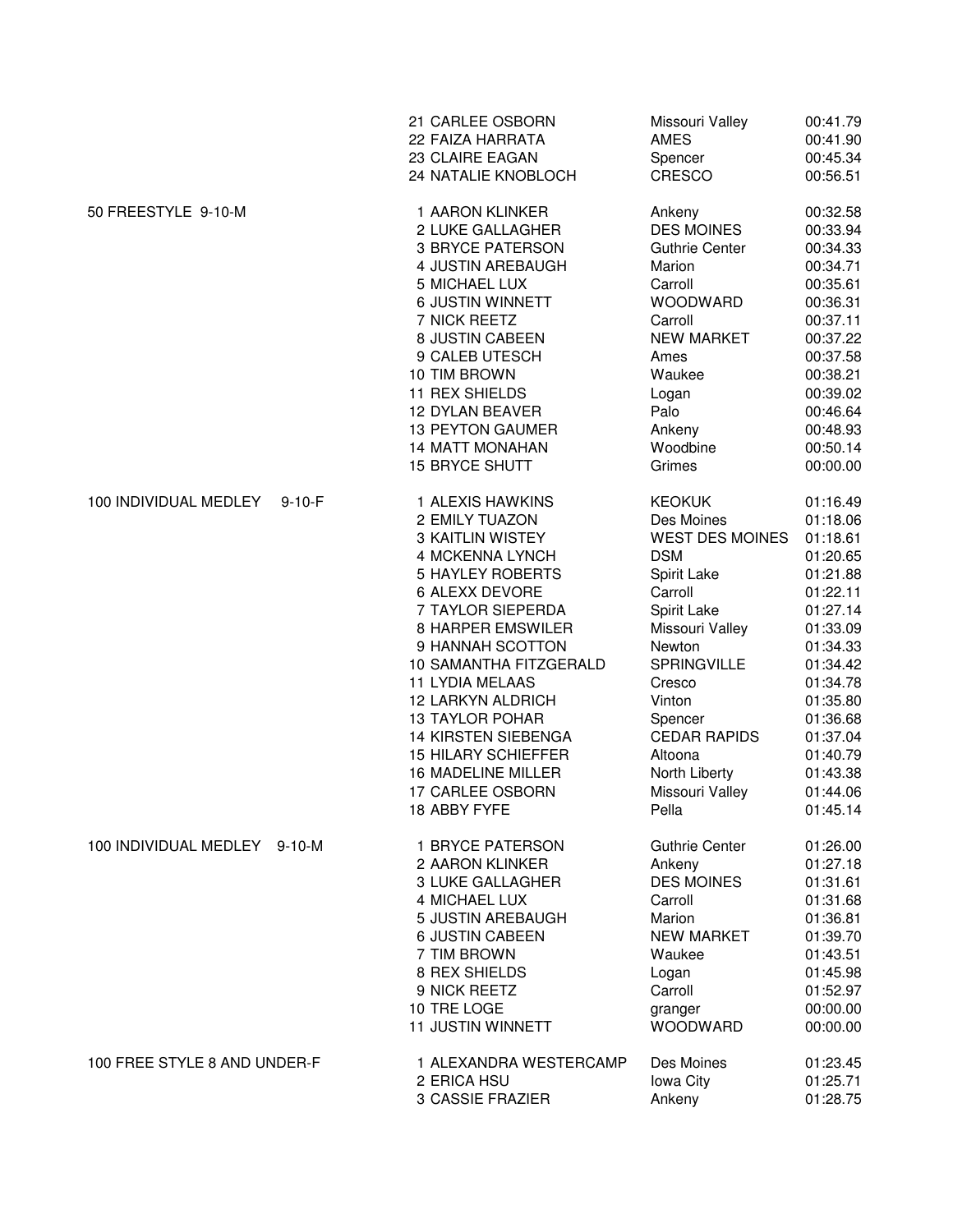|                               | 4 ALISON HSU               | lowa City              | 01:32.16 |
|-------------------------------|----------------------------|------------------------|----------|
|                               | 5 SARAH CABEEN             | <b>NEW MARKET</b>      | 01:35.04 |
|                               | 6 MACIE MCCALLUM           | Urbandale              | 01:35.13 |
|                               | 7 CAITLYN ROBERTS          | spirit Lake            | 01:38.00 |
|                               | 8 SAMANTHA HEDRICK         | PELLA                  | 01:39.29 |
|                               | 9 BECKY MELAAS             | Cresco                 | 01:44.13 |
|                               | 10 EMERY HANSELL           | <b>DES MOINES</b>      | 01:58.65 |
| 100 FREESTYLE 8 AND UNDER-M   | 1 BRENNAN URBI             | CedarRapids            | 01:23.21 |
|                               | 2 BRETT HERREN             | <b>West Des Moines</b> | 01:23.40 |
|                               | <b>3 ANDREW KLINKER</b>    | Ankeny                 | 01:23.51 |
|                               | 4 ALEX PAULSON             | <b>Buffalo Center</b>  | 01:24.77 |
|                               | <b>5 JACK FORDYCE</b>      | carroll                | 01:29.87 |
|                               | <b>6 DALTON LYNCH</b>      | <b>DES MOINES</b>      | 01:34.12 |
|                               |                            |                        |          |
|                               | 7 CHRISTIAN ANTON          | Cedar Rapids           | 01:35.63 |
|                               | <b>8 ZACHARY SMITH</b>     | URBANDALE              | 01:39.86 |
|                               | 9 MICHAEL BURKE            | Ave.                   | 01:41.30 |
| 200 FREESTYLE 9-10-F          | 1 ALEXIS HAWKINS           | <b>KEOKUK</b>          | 02:28.08 |
|                               | 2 ALEXX DEVORE             | Carroll                | 02:31.20 |
|                               | 3 JENNY BROWN              | Waukee                 | 02:31.41 |
|                               | 4 EMILY TUAZON             | Des Moines             | 02:33.85 |
|                               | 5 MCKENNA LYNCH            | <b>DSM</b>             | 02:35.95 |
|                               | <b>6 KAITLIN WISTEY</b>    | <b>WEST DES MOINES</b> | 02:37.98 |
|                               | 7 TAYLOR SIEPERDA          | Spirit Lake            | 02:42.40 |
|                               | <b>8 HAYLEY ROBERTS</b>    | Spirit Lake            | 02:42.98 |
|                               | 9 ANGIE ELLENDSON          | Fort Dodge             | 02:49.21 |
| 200 FREESTYLE 9-10-M          | 1 BRYCE PATERSON           | <b>Guthrie Center</b>  | 02:46.18 |
|                               | 2 LUKE GALLAGHER           | <b>DES MOINES</b>      | 02:49.25 |
|                               | 3 CALEB UTESCH             | Ames                   | 03:09.29 |
|                               | 4 JUSTIN CABEEN            | <b>NEW MARKET</b>      | 03:11.62 |
|                               | 5 TRE LOGE                 | granger                | 03:20.64 |
| 25 BREASTSTROKE 8 AND UNDER-F | 1 CASSIE FRAZIER           | Ankeny                 | 00:22.04 |
|                               | 2 STEPHANIE BOTKIN         | cedar rapids           | 00:23.92 |
|                               | 3 KATIE WANG               | Clive                  | 00:24.26 |
|                               | 4 ALEXANDRA SMITH          | Grinnell               | 00:24.27 |
|                               | 5 MACIE MCCALLUM           | Urbandale              | 00:24.38 |
|                               | 6 LAWRYN FRALEY            | <b>MARION</b>          | 00:24.46 |
|                               | 7 SARAH CABEEN             | <b>NEW MARKET</b>      | 00:25.24 |
|                               | 8 ERICA HSU                | lowa City              | 00:25.49 |
|                               | 9 ALISON HSU               | lowa City              | 00:25.91 |
|                               | 10 SAMANTHA HEDRICK        | PELLA                  | 00:26.81 |
|                               | <b>11 LINDSEY SETTLE</b>   | <b>ANKENY</b>          | 00:27.33 |
|                               | <b>12 GRADY EMSWILER</b>   | Missouri Valley        | 00:28.05 |
|                               | <b>13 LAUREN CLINGMAN</b>  | Knoxville              | 00:29.42 |
|                               | <b>14 CAITLYN ROBERTS</b>  | spirit Lake            | 00:29.58 |
|                               | <b>15 MADISON SIEPERDA</b> | Spirit Lake            | 00:33.11 |
|                               | <b>16 BETH MITCHELL</b>    | Grinnell               | 00:35.15 |
|                               | 17 LEXIE WINNETT           | <b>WOODWARD</b>        | 00:41.38 |
| 25 BREASTSTROKE 8 AND UNDER-M | 1 ANDREW KLINKER           | Ankeny                 | 00:21.96 |
|                               | 2 JACK FORDYCE             | carroll                | 00:24.38 |
|                               | 3 MICHAEL BURKE            | Ave.                   | 00:24.80 |
|                               |                            |                        |          |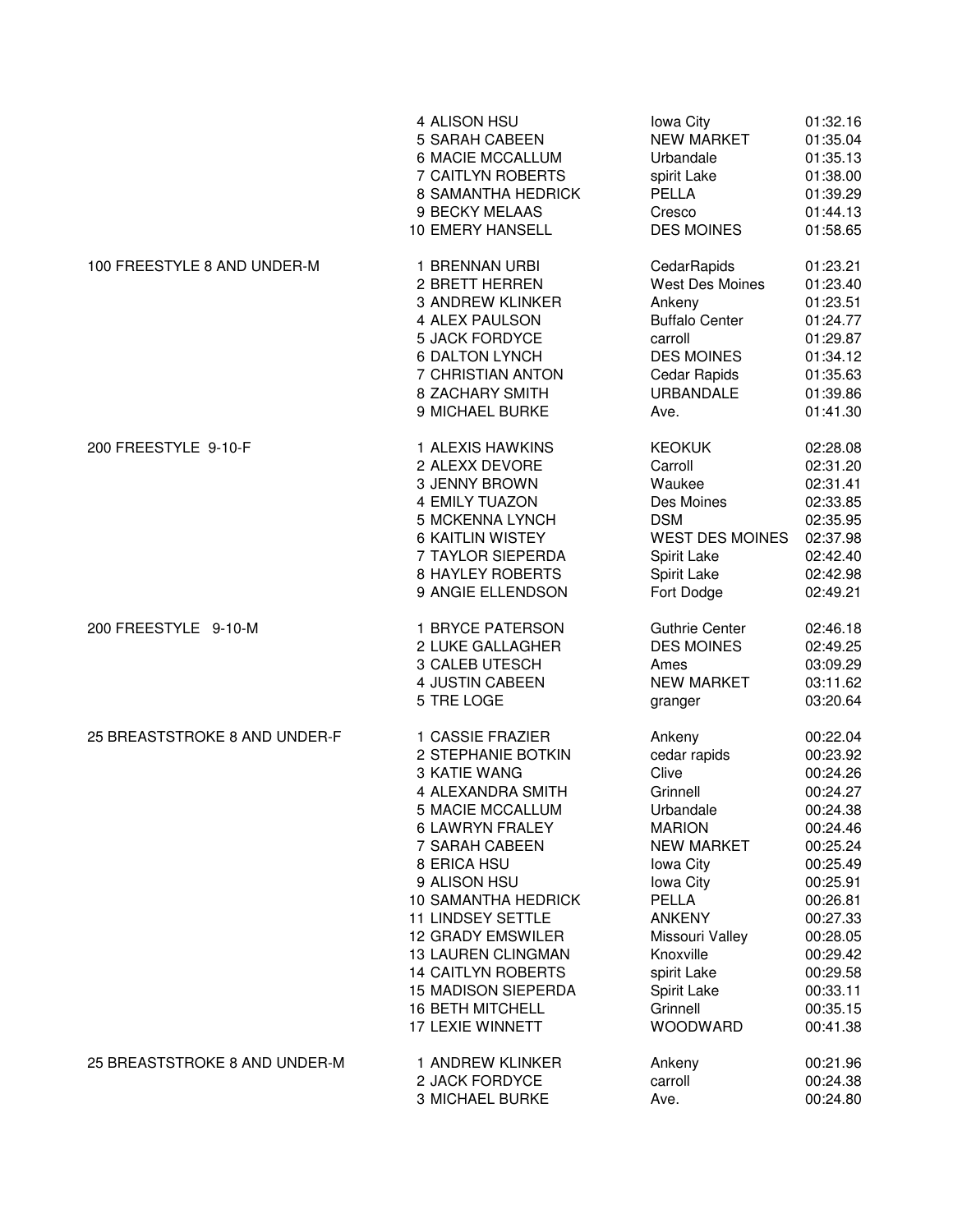|                        | <b>4 DALTON LYNCH</b>      | <b>DES MOINES</b>      | 00:25.78 |
|------------------------|----------------------------|------------------------|----------|
|                        | <b>5 AUSTIN BUNKER</b>     | Newton                 | 00:26.47 |
|                        | <b>6 ZACHARY SMITH</b>     | <b>URBANDALE</b>       | 00:26.88 |
|                        | 7 BRETT HERREN             | West Des Moines        | 00:27.33 |
|                        | 8 CHRISTIAN ANTON          | Cedar Rapids           | 00:33.42 |
| 50 BREASTSTROKE 9-10-F | 1 KAITLIN WISTEY           | <b>WEST DES MOINES</b> | 00:41.31 |
|                        | 2 EMILY TUAZON             | Des Moines             | 00:41.70 |
|                        | <b>3 HAYLEY ROBERTS</b>    | Spirit Lake            | 00:41.95 |
|                        | 4 ALEXX DEVORE             | Carroll                | 00:43.39 |
|                        | 5 JENNY BROWN              | Waukee                 | 00:44.07 |
|                        | <b>6 HARPER EMSWILER</b>   | Missouri Valley        | 00:47.84 |
|                        | 7 SAMANTHA FITZGERALD      | SPRINGVILLE            | 00:48.02 |
|                        | 8 ERICA SHANNON            | Des Moines             | 00:48.60 |
|                        | 9 KIRSTEN SIEBENGA         | <b>CEDAR RAPIDS</b>    | 00:49.44 |
|                        | 10 FAIZA HARRATA           | <b>AMES</b>            | 00:49.57 |
|                        | 11 LARKYN ALDRICH          | Vinton                 | 00:49.96 |
|                        | <b>12 HANNAH BOTKIN</b>    | cedar rapids           | 00:50.52 |
|                        | <b>13 HILARY SCHIEFFER</b> | Altoona                | 00:52.14 |
|                        | 14 ABBY FYFE               | Pella                  | 00:52.25 |
|                        | <b>15 HANNAH SCOTTON</b>   | Newton                 | 00:53.33 |
|                        | <b>16 CARLEE OSBORN</b>    | Missouri Valley        | 00:53.35 |
|                        | 17 CLAIRE EAGAN            | Spencer                | 00:57.36 |
|                        | <b>18 NATALIE KNOBLOCH</b> | CRESCO                 | 00:57.95 |
| 50 BREASTSTROKE 9-10-M | 1 JUSTIN WINNETT           | <b>WOODWARD</b>        | 00:43.61 |
|                        | 2 BRYCE PATERSON           | <b>Guthrie Center</b>  | 00:45.88 |
|                        | 3 MICHAEL LUX              | Carroll                | 00:48.35 |
|                        | <b>4 DYLAN BEAVER</b>      | Palo                   | 00:50.73 |
|                        | <b>5 PEYTON GAUMER</b>     | Ankeny                 | 00:51.34 |
|                        | 6 JUSTIN AREBAUGH          | Marion                 | 00:51.67 |
|                        | 7 TIM BROWN                | Waukee                 | 00:52.23 |
|                        | 8 REX SHIELDS              | Logan                  | 00:53.25 |
| 50 BREASTSTROKE OPEN-F | 1 IMELDA WISTEY            | <b>WEST DES MOINES</b> | 00:34.09 |
|                        | 2 ALEXA WHITEHILL          | Coin                   | 00:38.86 |
|                        | <b>3 ABIGAIL MCNICHOLS</b> | <b>DES MOINES</b>      | 00:38.87 |
|                        | 4 SAMANTHA BRIGHAM         | Spencer                | 00:39.00 |
|                        | 5 FELECIA CIHACEK          | Missouri Valley        | 00:41.24 |
|                        | 6 AUTUMN OSBORN            | Missouri Valley        | 00:41.76 |
|                        | 7 BILLIE JO REETZ          | Carroll                | 00:42.26 |
|                        | 8 AYANIA HARMON            | Missouri Valley        | 00:43.37 |
|                        | 9 MEGAN GOCHENOUR          | Missouri Valley        | 00:47.55 |
|                        | 10 ALEXANDRA SMITH         | Grinnell               | 00:49.04 |
|                        | <b>11 NATALIE WEIRES</b>   | Asbury                 | 00:49.92 |
|                        | 12 KATIE WANG              | Clive                  | 00:50.82 |
|                        | 13 ABBY REDMOND            | FORT DODGE             | 01:12.33 |
| 50 BREASTSTROKE OPEN-M | 1 JOSEPH GALLET            | <b>Atkins</b>          | 00:30.57 |
|                        | 2 LANDON HARTWIG           | <b>BOONE</b>           | 00:31.20 |
|                        | <b>3 ANDREW FRANCIS</b>    | Grinnell               | 00:31.53 |
|                        | <b>4 DERECK HARMON</b>     | Missouri Valley        | 00:32.59 |
|                        | 5 ROB BURKE                | Ames                   | 00:33.00 |
|                        | <b>6 TAYLOR KUTCHEN</b>    | <b>AMES</b>            | 00:33.58 |
|                        | 7 JUSTIN HEILMAN           | ROCKWELL CITY          | 00:34.02 |
|                        |                            |                        |          |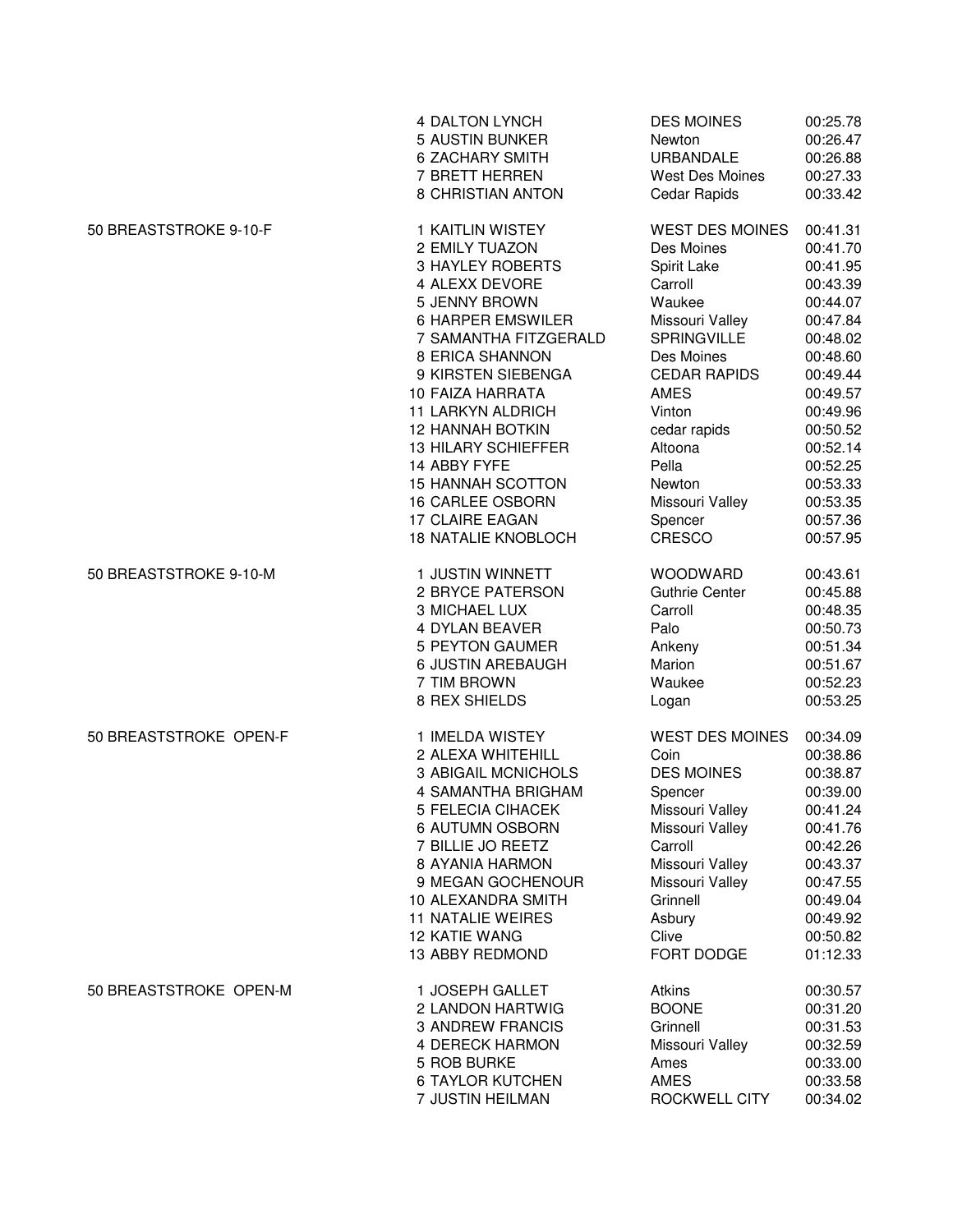|                        | 8 DAKOTA JOHNSON              | <b>DALLAS CENTER</b>   | 00:34.28 |
|------------------------|-------------------------------|------------------------|----------|
|                        | 9 JOSHUA BACON                | Boone                  | 00:36.19 |
|                        | <b>10 LUCAS SLATTERY</b>      | carroll                | 00:41.95 |
|                        | 11 GABE REISZ                 | Missouri Valley        | 00:44.43 |
|                        | <b>12 LUCAS BARRY</b>         | Missouri Valley        | 00:44.54 |
| 50 BACKSTROKE 11-12-F  | 1 GABRIELLE WESTERCAMP        | <b>DES MOINES</b>      | 00:31.25 |
|                        | 2 KAYTLIN TIPPIN              | Waukee                 | 00:32.57 |
|                        | 3 JENNIFER LUX                | Carroll                | 00:34.37 |
|                        | 4 SYDNEY SALLACH              | <b>RED OAK</b>         | 00:35.35 |
|                        | 5 ABBEY FORDYCE               | carroll                | 00:35.76 |
|                        | <b>6 JESSICA AREBAUGH</b>     | Marion                 | 00:36.90 |
|                        | 7 JENNY WANG                  | Clive                  | 00:37.32 |
|                        | 8 ABIGAIL MCNICHOLS           | <b>DES MOINES</b>      | 00:38.22 |
|                        | 9 MCKENZIE ASPLUND            | <b>MARION</b>          | 00:39.64 |
|                        | 10 BROOKE HERREN              | <b>WEST DES MOINES</b> | 00:39.68 |
|                        | <b>11 KAITLYN VAN WEELDEN</b> | Pella                  | 00:39.80 |
|                        | <b>12 KATIE HAMILTON</b>      | Spirit Lake            | 00:40.00 |
|                        | <b>13 KRISTA STILLMUNKES</b>  | Altoona                | 00:40.59 |
|                        | <b>14 MARISA ARRICK</b>       | Missouri Valley        | 00:40.71 |
|                        | <b>15 SAM SHIELDS</b>         | Logan                  | 00:40.91 |
|                        | <b>16 TAYLOR KIERSCHT</b>     | Missouri Valley        | 00:41.39 |
|                        | 17 MEREDITH FARRELL           | Ames                   | 00:42.56 |
|                        | <b>18 OLIVIA EDGINGTON</b>    | grinnell               | 00:43.63 |
|                        | <b>19 KATIE ROHE</b>          | Missouri Valley        | 00:44.53 |
|                        | 20 KARLY MCCALL               | Grinnell,              | 00:45.07 |
|                        | 21 CASSIE REISZ               | Missouri Valley        | 00:47.84 |
|                        | 22 SAMI GOCHENOUR             | Missouuri Valley       | 00:52.59 |
| 50 BACKSTROKE 11-12-M  | 23 BRETT CLAUSEN              | Missouri Valley        | 00:57.83 |
|                        | 1 CONER ELLIOTT               | Clive                  | 00:32.10 |
|                        | 2 JACOB KLINKER               | Ankeny                 | 00:33.40 |
|                        | 3 MITCHELL MADSON             | <b>JEFFERSON</b>       | 00:35.24 |
|                        | <b>4 MATTHEW BURKE</b>        | Ames                   | 00:36.56 |
|                        | 5 CONNOR COPE                 | Marshalltown           | 00:39.04 |
|                        | <b>6 ANTHONY SMITH</b>        | Grinnell               | 00:40.68 |
|                        | 7 LUCAS REETZ                 | CARROLL                | 00:41.48 |
|                        | 8 CODY BRIGHAM                | Spencer                | 00:41.73 |
|                        | 9 ETHAN SETTLE                | <b>ANKENY</b>          | 00:41.97 |
|                        | 10 TEIG LOGE                  | <b>GRANGER</b>         | 00:44.84 |
|                        | <b>11 AUSTIN ETTLEMAN</b>     | Logan                  | 00:46.67 |
|                        | 12 ZACHARY MILLER             | North Liberty          | 00:51.82 |
| 100 BACKSTROKE 13-14-F | 1 KAYTLIN TIPPIN              | Waukee                 | 01:11.11 |
|                        | 2 KAMALHA SONNICHSEN          | <b>DENISON</b>         | 01:11.85 |
|                        | 3 ERIN ROSSITER               | Spencer                | 01:11.92 |
|                        | 4 KELSEY MILLER               | Missouri Valley        | 01:16.67 |
|                        | 5 CHRISANN ZUERNER            | Ames                   | 01:17.49 |
|                        | 6 EMILEE DAVIDSON             | Boone                  | 01:17.53 |
|                        | 7 KATEY ROACH                 | Missouri Valley        | 01:28.97 |
|                        | 8 AUTUMN OSBORN               | Missouri Valley        | 01:30.20 |
|                        | 9 STEFANI SMITH               | <b>CLARINDA</b>        | 01:35.92 |
| 100 BACKSTROKE 13-14-M | 1 BRAD WALDORF                | URBANDALE              | 01:04.57 |
|                        | 2 TYLER BRIGHAM               | Spencer                | 01:11.52 |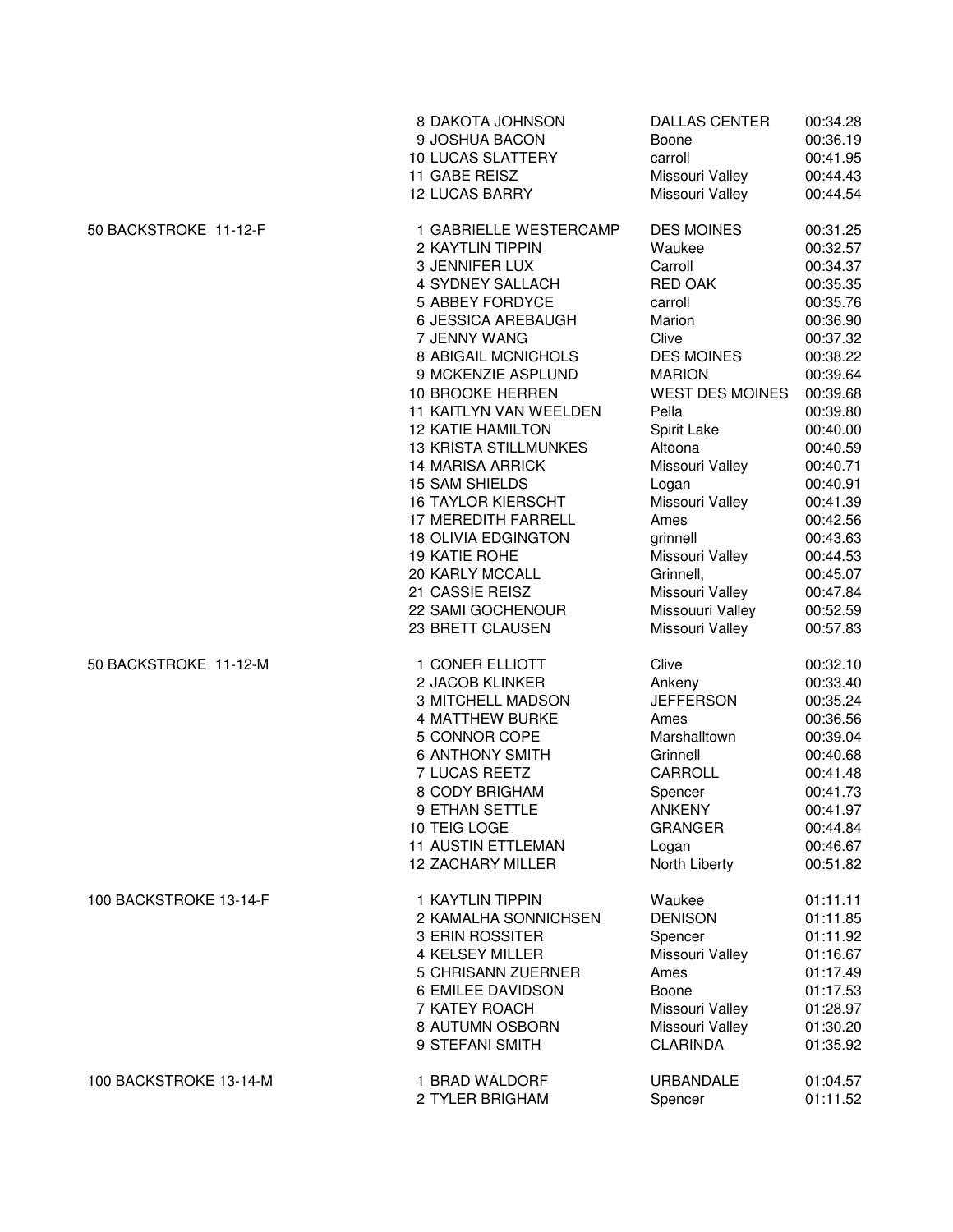|                        | 3 COLE MALIN                  | CARROLL                | 01:12.67 |
|------------------------|-------------------------------|------------------------|----------|
|                        | 4 ROBB MORRISON               | Missouri Valley        | 01:20.74 |
|                        | 5 JONATHAN DUFF               | Carroll                | 01:29.98 |
| 100 BACKSTROKE 15-18-F | 1 JEANNIE BORICH              | AMES                   | 01:09.59 |
|                        | 2 RACHAEL KINSELLA            | Logan                  | 01:26.30 |
| 100 BACKSTROKE 15-18-M | 1 LANDON HARTWIG              | <b>BOONE</b>           | 00:59.69 |
|                        | 2 BEN UTESCH                  | Ames                   | 01:00.23 |
|                        | 3 ZACH BRIDGES                | Ames                   | 01:02.72 |
|                        | 4 JOHN WALDORF                | <b>URBANDALE</b>       | 01:05.81 |
|                        | 5 DUSTIN POTTER               | Bedford                | 01:08.15 |
|                        | <b>6 SCOTT HERREN</b>         | West Des Moines        | 01:08.18 |
|                        | 7 JACOB MILLER                | Perry                  | 01:11.02 |
|                        | 8 JACOB GUSTIN                | MISSOURI VALLEY        | 01:17.86 |
| 100 FREESTYLE 11-12-F  | 1 GABRIELLE WESTERCAMP        | <b>DES MOINES</b>      | 01:03.37 |
|                        | 2 ABBEY FORDYCE               | carroll                | 01:03.83 |
|                        | 3 SYDNEY SALLACH              | <b>RED OAK</b>         | 01:05.78 |
|                        | 4 JESSICA AREBAUGH            | Marion                 | 01:07.28 |
|                        | 5 SHELBIE JACOBSEN            | <b>PORTSMOUTH</b>      | 01:08.21 |
|                        | 6 JENNIFER LUX                | Carroll                | 01:08.58 |
|                        | 7 CHANTEL BLAIR               | Paton                  | 01:09.12 |
|                        | 8 ABIGAIL MCNICHOLS           | <b>DES MOINES</b>      | 01:09.47 |
|                        | 9 JENNY WANG                  | Clive                  | 01:09.60 |
|                        | 10 MCKENZIE ASPLUND           | <b>MARION</b>          | 01:13.41 |
|                        | <b>11 SARAH MCENTEE</b>       | Waukee                 | 01:14.38 |
|                        | 12 BROOKE HERREN              | <b>WEST DES MOINES</b> | 01:14.77 |
|                        | <b>13 KRISTA STILLMUNKES</b>  | Altoona                | 01:15.45 |
|                        | <b>14 SAM SHIELDS</b>         | Logan                  | 01:15.87 |
|                        | <b>15 MEREDITH FARRELL</b>    | Ames                   | 01:17.43 |
|                        | <b>16 KAITLYN VAN WEELDEN</b> | Pella                  | 01:18.52 |
|                        | <b>17 KATIE HAMILTON</b>      | Spirit Lake            | 01:20.44 |
|                        | 18 CASSIE REISZ               | Missouri Valley        | 01:21.19 |
|                        | <b>19 TAYLOR KIERSCHT</b>     | Missouri Valley        | 01:22.86 |
|                        | 20 MARISA ARRICK              | Missouri Valley        | 01:25.04 |
|                        | 21 KATIE ROHE                 | Missouri Valley        | 01:27.69 |
|                        | 22 BRETT CLAUSEN              | Missouri Valley        | 01:36.74 |
|                        | 23 SAMI GOCHENOUR             | Missouuri Valley       | 01:38.59 |
|                        | 24 LIBBY REDMOND              | FORT DODGE             | 01:43.26 |
| 100 FREESTYLE 11-12-M  | 1 BRIAN ROSS                  | <b>JOHNSTON</b>        | 01:00.77 |
|                        | 2 CONER ELLIOTT               | Clive                  | 01:01.54 |
|                        | <b>3 MITCHELL MADSON</b>      | <b>JEFFERSON</b>       | 01:02.86 |
|                        | 4 JACOB KLINKER               | Ankeny                 | 01:05.78 |
|                        | <b>5 MATTHEW BURKE</b>        | Ames                   | 01:08.57 |
|                        | 6 CONNOR COPE                 | Marshalltown           | 01:13.01 |
|                        | <b>7 ETHAN SETTLE</b>         | <b>ANKENY</b>          | 01:14.59 |
|                        | 8 CODY BRIGHAM                | Spencer                | 01:14.74 |
|                        | 9 TEIG LOGE                   | <b>GRANGER</b>         | 01:17.14 |
|                        | 10 LUCAS REETZ                | CARROLL                | 01:19.71 |
|                        | <b>11 ANTHONY SMITH</b>       | Grinnell               | 01:22.72 |
|                        | <b>12 AUSTIN ETTLEMAN</b>     | Logan                  | 01:30.77 |
|                        | <b>13 ZACHARY MILLER</b>      | North Liberty          | 01:31.76 |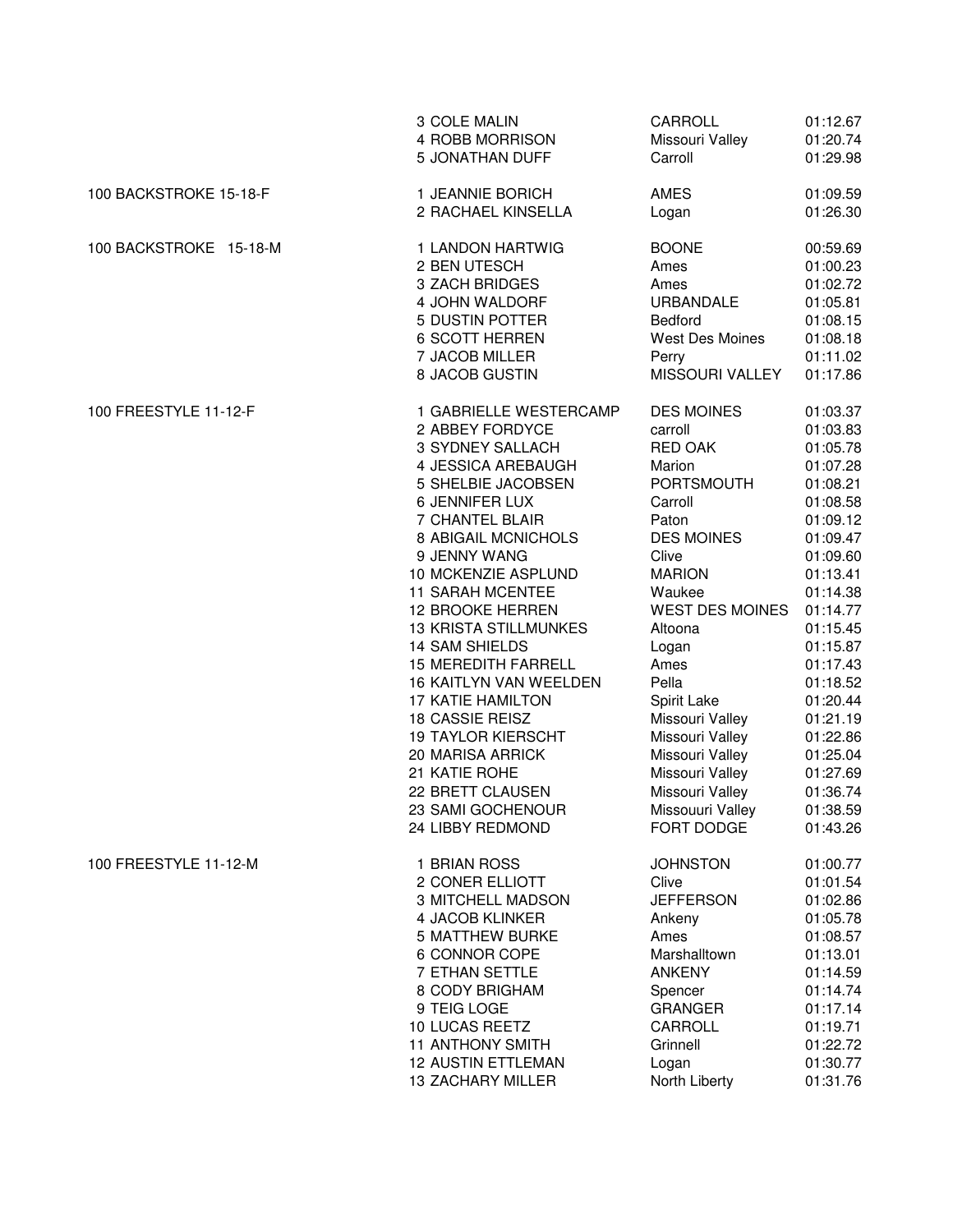| 100 FREESTYLE 13-14-F         | 1 CHRISANN ZUERNER        | Ames                   | 01:02.20 |
|-------------------------------|---------------------------|------------------------|----------|
|                               | 2 KARISSA BOHN            | Des Moines             | 01:03.55 |
|                               | 3 SAMANTHA BRIGHAM        | Spencer                | 01:05.51 |
|                               | 4 KAMALHA SONNICHSEN      | <b>DENISON</b>         | 01:06.78 |
|                               | 5 KELSEY MILLER           | Missouri Valley        | 01:07.13 |
|                               | 6 LINDSEY ROHE            | Missouri Valley        | 01:12.50 |
|                               | 7 KATEY ROACH             | Missouri Valley        | 01:13.35 |
|                               | 8 AYANIA HARMON           | Missouri Valley        | 01:13.59 |
|                               | 9 AUTUMN OSBORN           | Missouri Valley        | 01:17.75 |
|                               | <b>10 FELECIA CIHACEK</b> | Missouri Valley        | 01:17.90 |
|                               | 11 EMILEE DAVIDSON        | Boone                  | 01:18.15 |
|                               | <b>12 NATALIE WEIRES</b>  | Asbury                 | 01:26.90 |
| 100 FREESTYLE 13-14-M         | 1 BRAD WALDORF            | <b>URBANDALE</b>       | 00:56.27 |
|                               | 2 JOSEPH GALLET           | Atkins                 | 00:57.26 |
|                               | 3 R. HENRY FRANCIS        | Grinnell               | 00:57.98 |
|                               | 4 BLAKE JOHNSON           | Johnston               | 00:58.91 |
|                               | 5 COLE MALIN              | CARROLL                | 00:59.08 |
|                               | 6 ROB BURKE               | Ames                   | 00:59.47 |
|                               | 7 TAYLOR KUTCHEN          | AMES                   | 00:59.48 |
|                               | 8 COLIN EAGAN             | Spencer                | 01:03.34 |
|                               | 9 SAM DING                | Clive                  | 01:03.48 |
|                               | <b>10 TYLER BRIGHAM</b>   |                        |          |
|                               | <b>11 CHASE SKONECZKA</b> | Spencer<br>Palo        | 01:03.78 |
|                               |                           |                        | 01:04.13 |
|                               | <b>12 JOSHUA BACON</b>    | Boone                  | 01:07.01 |
|                               | <b>13 ADAM TAYLOR</b>     | Woodbine               | 01:08.97 |
|                               | 13 BEN BOECKMAN           | CARROLL                | 01:08.97 |
|                               | 15 JOLE MILLER            | Missouri Valley        | 01:12.67 |
|                               | 16 ROBB MORRISON          | Missouri Valley        | 01:19.90 |
|                               | 17 SEAN MONAHAN           | Woodbine               | 01:19.91 |
|                               | 18 GABE REISZ             | Missouri Valley        | 01:23.61 |
|                               | <b>19 LUCAS BARRY</b>     | Missouri Valley        | 01:33.74 |
| 100 FREESTYLE 15-18-F         | 1 RACHAEL KINSELLA        | Logan                  | 01:13.36 |
| 100 FREESTYLE 15-18-M         | 1 DANIEL WRIGHT           | <b>ELDORA</b>          | 00:51.25 |
|                               | 2 BEN UTESCH              | Ames                   | 00:52.54 |
|                               | <b>3 NATHAN HALL</b>      | Grinnell               | 00:54.57 |
|                               | 4 BLAKE CAVANAGH          | <b>WILLIAMS</b>        | 00:55.71 |
|                               | <b>5 CASEY SMITH</b>      | Boone                  | 00:57.23 |
|                               | 6 JOHN WALDORF            | <b>URBANDALE</b>       | 00:57.42 |
|                               | <b>7 ANDREW FRANCIS</b>   | Grinnell               | 00:58.37 |
|                               | 8 JUSTIN HEILMAN          | ROCKWELL CITY          | 00:58.88 |
|                               | 9 SCOTT HERREN            | West Des Moines        | 01:02.10 |
|                               | 11 JACOB MILLER           | Perry                  | 01:06.77 |
| 200 INDIVIDUAL MEDLEY 13-14-F | 1 IMELDA WISTEY           | <b>WEST DES MOINES</b> | 02:23.77 |
|                               | 2 ERIN ROSSITER           | Spencer                | 02:41.13 |
|                               | 3 KAMALHA SONNICHSEN      | <b>DENISON</b>         | 02:42.52 |
|                               | 4 ALEXA WHITEHILL         | Coin                   | 02:47.10 |
|                               | 5 SAMANTHA BRIGHAM        | Spencer                | 02:47.48 |
|                               | <b>6 STEFANI SMITH</b>    | <b>CLARINDA</b>        | 02:48.06 |
|                               | 7 KARISSA BOHN            | Des Moines             | 02:52.73 |
|                               | 8 AYANIA HARMON           | Missouri Valley        | 03:24.67 |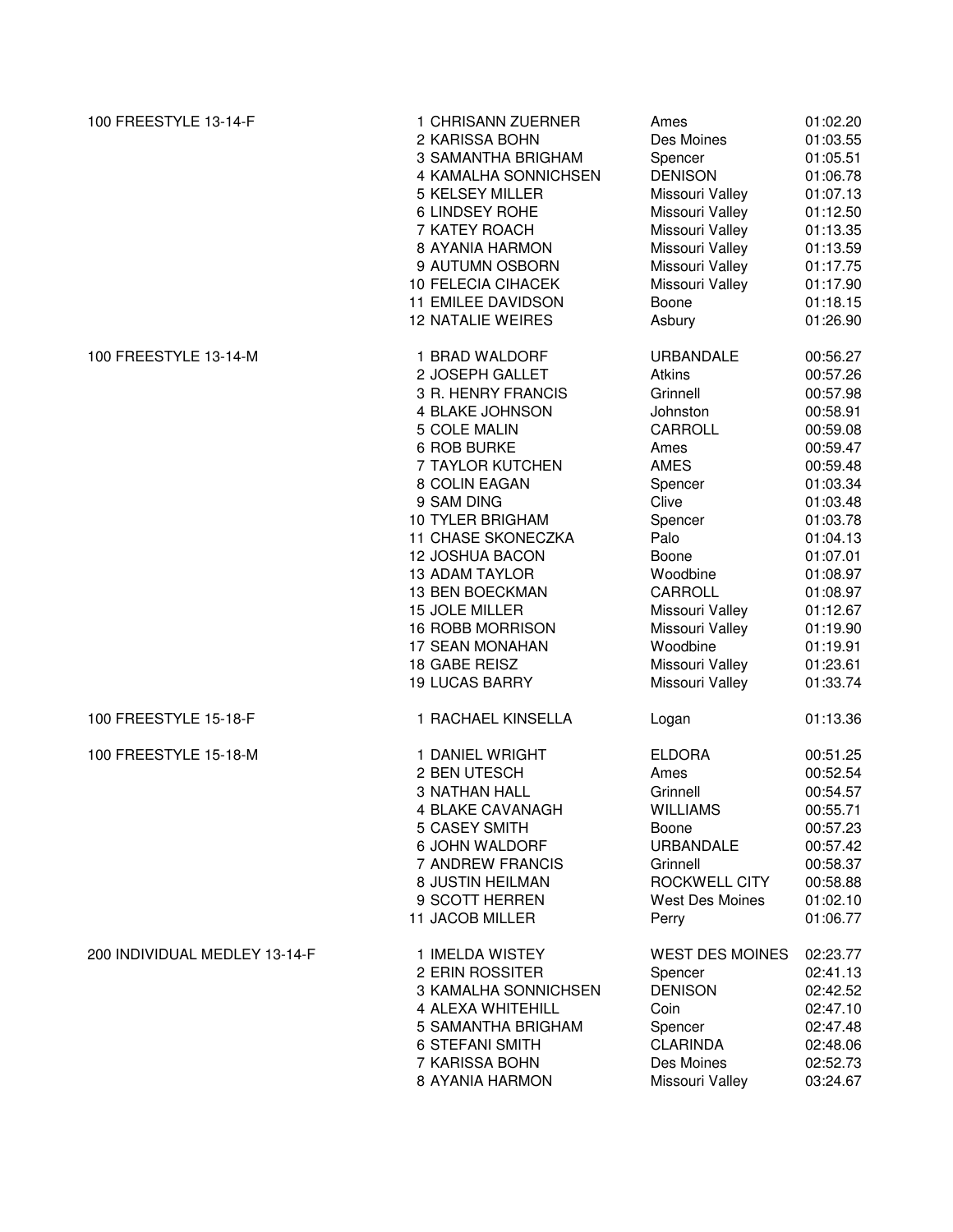| 200 INDIVIDUAL MEDLEY 13-14-M | 1 BRAD WALDORF             | URBANDALE              | 02:24.50 |
|-------------------------------|----------------------------|------------------------|----------|
|                               | 2 TAYLOR KUTCHEN           | AMES                   | 02:26.31 |
|                               | 3 ROB BURKE                | Ames                   | 02:34.30 |
|                               | <b>4 DERECK HARMON</b>     | Missouri Valley        | 02:38.16 |
|                               | 5 JOSHUA BACON             | Boone                  | 02:24.50 |
|                               | <b>6 JONATHAN DUFF</b>     | Carroll                | 03:03.68 |
| 200 INDIVIDUAL MEDLEY 15-18-M | 1 CASEY SMITH              | Boone                  | 02:22.52 |
|                               | 2 DUSTIN POTTER            | Bedford                | 02:36.45 |
| 50 BUTTERFLY 11-12-F          | 1 CHANTEL BLAIR            | Paton                  | 00:31.45 |
|                               | 2 GABRIELLE WESTERCAMP     | <b>DES MOINES</b>      | 00:31.56 |
|                               | 3 ABBEY FORDYCE            | carroll                | 00:32.60 |
|                               | 4 KAYTLIN TIPPIN           | Waukee                 | 00:33.57 |
|                               | 5 JENNIFER LUX             | Carroll                | 00:34.45 |
|                               | <b>6 SYDNEY SALLACH</b>    | <b>RED OAK</b>         | 00:35.14 |
|                               | 7 JESSICA AREBAUGH         | Marion                 | 00:35.35 |
|                               | 8 JENNY WANG               | Clive                  | 00:36.23 |
|                               | 9 KAITLYN VAN WEELDEN      | Pella                  | 00:36.86 |
|                               | 10 SHELBIE JACOBSEN        | <b>PORTSMOUTH</b>      | 00:37.21 |
|                               | <b>11 SARAH MCENTEE</b>    | Waukee                 | 00:38.25 |
|                               | 12 BROOKE HERREN           | <b>WEST DES MOINES</b> | 00:39.23 |
|                               | 13 MCKENZIE ASPLUND        | <b>MARION</b>          | 00:41.12 |
|                               | <b>14 SAM SHIELDS</b>      | Logan                  | 00:41.77 |
|                               | <b>15 KATIE ROHE</b>       | Missouri Valley        | 00:42.52 |
|                               | 16 CASSIE REISZ            | Missouri Valley        | 00:44.57 |
|                               | 17 BRETT CLAUSEN           | Missouri Valley        | 00:44.80 |
|                               | <b>18 MEREDITH FARRELL</b> | Ames                   | 00:44.75 |
|                               | <b>19 TAYLOR KIERSCHT</b>  | Missouri Valley        | 00:47.14 |
|                               | 20 SAMI GOCHENOUR          | Missouuri Valley       | 00:56.89 |
| 50 BUTTERFLY 11-12-M          | 1 CONER ELLIOTT            | Clive                  | 00:31.54 |
|                               | 2 BRIAN ROSS               | <b>JOHNSTON</b>        | 00:32.33 |
|                               | 3 ETHAN SETTLE             | <b>ANKENY</b>          | 00:35.48 |
|                               | 4 MITCHELL MADSON          | <b>JEFFERSON</b>       | 00:35.61 |
|                               | <b>5 MATTHEW BURKE</b>     | Ames                   | 00:37.13 |
|                               | <b>6 LUCAS REETZ</b>       | CARROLL                | 00:39.72 |
|                               | 7 CONNOR COPE              | Marshalltown           | 00:43.28 |
|                               | 8 TEIG LOGE                | <b>GRANGER</b>         | 00:43.57 |
|                               | 9 CODY BRIGHAM             | Spencer                | 00:44.79 |
| 50 BUTTERFLY OPEN-F           | 1 IMELDA WISTEY            | <b>WEST DES MOINES</b> | 00:28.69 |
|                               | 2 CHANTEL BLAIR            | Paton                  | 00:31.86 |
|                               | 3 ALEXA WHITEHILL          | Coin                   | 00:32.45 |
|                               | 4 JEANNIE BORICH           | <b>AMES</b>            | 00:32.63 |
|                               | <b>5 KELSEY MILLER</b>     | Missouri Valley        | 00:33.46 |
|                               | 6 ERIN ROSSITER            | Spencer                | 00:33.65 |
|                               | 7 LINDSEY ROHE             | Missouri Valley        | 00:36.63 |
|                               | 8 RACHAEL KINSELLA         | Logan                  | 00:37.07 |
|                               | 9 FELECIA CIHACEK          | Missouri Valley        | 00:38.70 |
|                               | 10 KATEY ROACH             | Missouri Valley        | 00:39.00 |
|                               | 11 BILLIE JO REETZ         | Carroll                | 00:39.35 |
|                               | <b>12 NATALIE WEIRES</b>   | Asbury                 | 00:45.68 |
| 50 BUTTERFLY OPEN-M           | 1 BEN UTESCH               | Ames                   | 00:25.28 |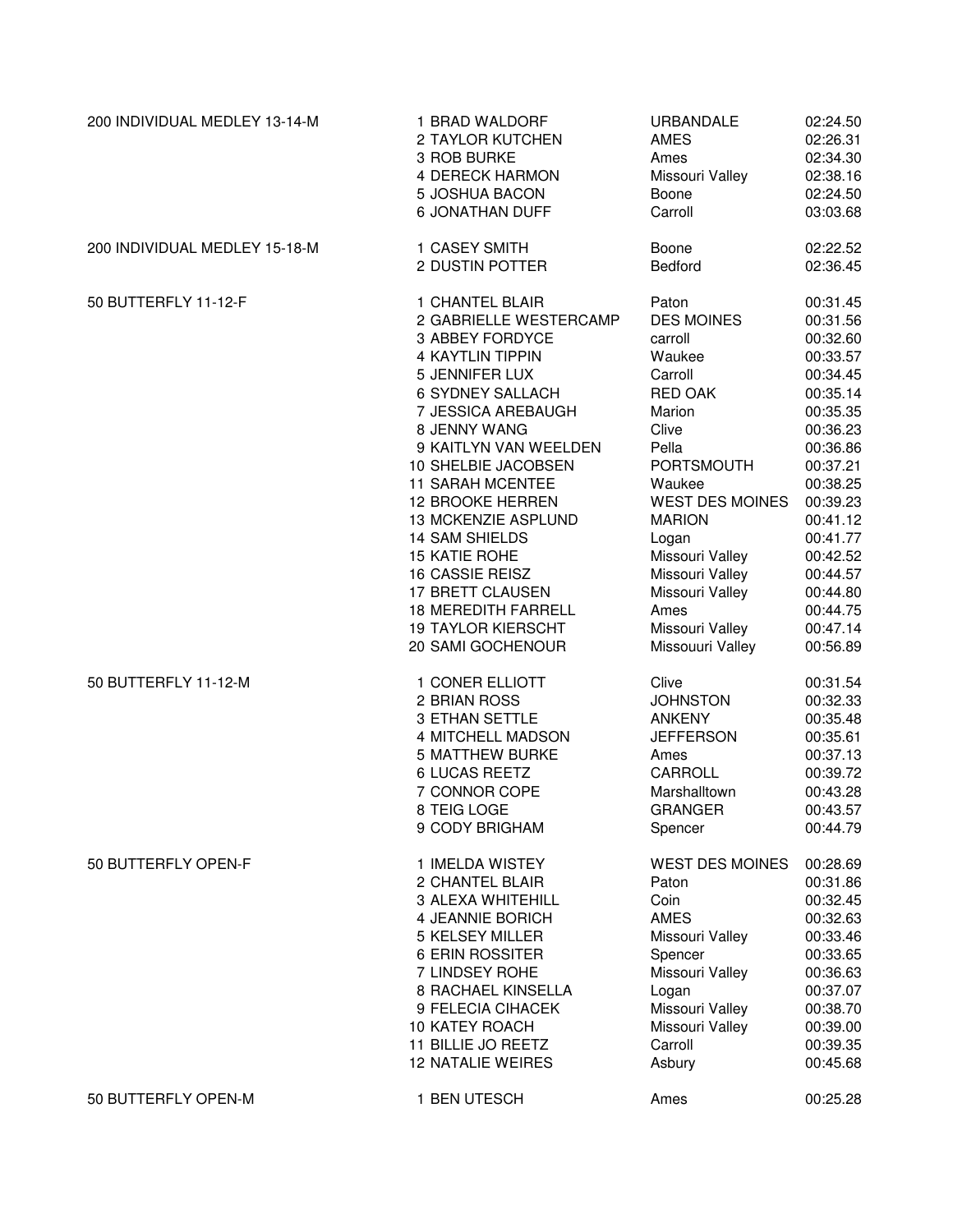|                          | 2 BLAKE CAVANAGH                                        | <b>WILLIAMS</b>                       | 00:25.86                         |
|--------------------------|---------------------------------------------------------|---------------------------------------|----------------------------------|
|                          | 3 DANIEL WRIGHT                                         | <b>ELDORA</b>                         | 00:26.24                         |
|                          | <b>4 NATHAN HALL</b>                                    | Grinnell                              | 00:26.70                         |
|                          | <b>5 CASEY SMITH</b>                                    | Boone                                 | 00:26.89                         |
|                          | 6 JOSEPH GALLET                                         | Atkins                                | 00:28.95                         |
|                          | 7 DUSTIN POTTER                                         | Bedford                               | 00:29.76                         |
|                          | 8 COLIN EAGAN                                           | Spencer                               | 00:31.81                         |
|                          | 9 DERECK HARMON                                         | Missouri Valley                       | 00:32.69                         |
|                          | 10 CHASE SKONECZKA                                      | Palo                                  | 00:32.73                         |
|                          | 12 SAM DING                                             | Clive                                 | 00:33.80                         |
|                          | 13 JOLE MILLER                                          | Missouri Valley                       | 00:38.45                         |
| 500 FREESTYLE<br>13-14-F | 1 CHRISANN ZUERNER<br>2 KARISSA BOHN<br>3 STEFANI SMITH | Ames<br>Des Moines<br><b>CLARINDA</b> | 06:10.19<br>06:19.10<br>06:45.15 |
| 500 FREESTYLE 13-14-M    | 1 R. HENRY FRANCIS                                      | Grinnell                              | 06:07.88                         |
|                          | 2 TYLER BRIGHAM                                         | Spencer                               | 06:19.79                         |
|                          | 3 COLE MALIN                                            | CARROLL                               | 06:27.36                         |
|                          | 4 JONATHAN DUFF                                         | Carroll                               | 07:15.08                         |
| 500 FREESTYLE 15-18-F    | 1 JEANNIE BORICH                                        | AMES                                  | 06:04.38                         |
| 500 FREESTYLE 15-18-M    | 1 DANIEL WRIGHT                                         | <b>ELDORA</b>                         | 05:19.79                         |
|                          | 2 NATHAN HALL                                           | Grinnell                              | 05:48.35                         |
|                          | 3 SCOTT HERREN                                          | West Des Moines                       | 06:07.27                         |
|                          | 4 JACOB MILLER                                          | Perry                                 | 07:08.83                         |
| 25 BUTTERFLY 8 & UNDER-F | 1 MACIE MCCALLUM                                        | Urbandale                             | 00:19.70                         |
|                          | 2 ALEXANDRA WESTERCAMP                                  | Des Moines                            | 00:19.94                         |
|                          | <b>3 SAMANTHA HEDRICK</b>                               | PELLA                                 | 00:20.02                         |
|                          | <b>4 CASSIE FRAZIER</b>                                 | Ankeny                                | 00:21.43                         |
|                          | 5 ALISON HSU                                            | lowa City                             | 00:21.97                         |
|                          | 6 ERICA HSU                                             | Iowa City                             | 00:22.19                         |
|                          | 7 KATIE WANG                                            | Clive                                 | 00:22.31                         |
|                          | 8 LINDSEY SETTLE                                        | <b>ANKENY</b>                         | 00:22.62                         |
|                          | 9 CAITLYN ROBERTS                                       | spirit Lake                           | 00:22.82                         |
|                          | 10 SARAH CABEEN                                         | <b>NEW MARKET</b>                     | 00:23.18                         |
|                          | <b>11 GRADY EMSWILER</b>                                | Missouri Valley                       | 00:23.87                         |
|                          | <b>12 EMERY HANSELL</b>                                 | <b>DES MOINES</b>                     | 00:24.05                         |
|                          | 13 BECKY MELAAS                                         | Cresco                                | 00:25.92                         |
|                          | <b>14 NATALE MONUZU</b>                                 | Missouri Valley                       | 00:26.13                         |
|                          | <b>15 LEXIE WINNETT</b>                                 | <b>WOODWARD</b>                       | 00:28.56                         |
| 25 BUTTERFLY 8 & UNDER-M | 1 DALTON LYNCH                                          | <b>DES MOINES</b>                     | 00:19.38                         |
|                          | 2 ANDREW KLINKER                                        | Ankeny                                | 00:19.53                         |
|                          | 3 BRETT HERREN                                          | <b>West Des Moines</b>                | 00:19.97                         |
|                          | 4 RYAN RATHJE                                           | Perry                                 | 00:20.03                         |
|                          | <b>5 JACK FORDYCE</b>                                   | carroll                               | 00:20.13                         |
|                          | <b>6 CHRISTIAN ANTON</b>                                | Cedar Rapids                          | 00:20.18                         |
|                          | 7 JACKSON BREEN                                         | Ames                                  | 00:20.28                         |
|                          | 8 ALEX PAULSON                                          | <b>Buffalo Center</b>                 | 00:23.39                         |
|                          | 9 MICHAEL BURKE                                         | Ave.                                  | 00:24.86                         |
|                          | 10 ZACHARY SMITH                                        | URBANDALE                             | 00:26.25                         |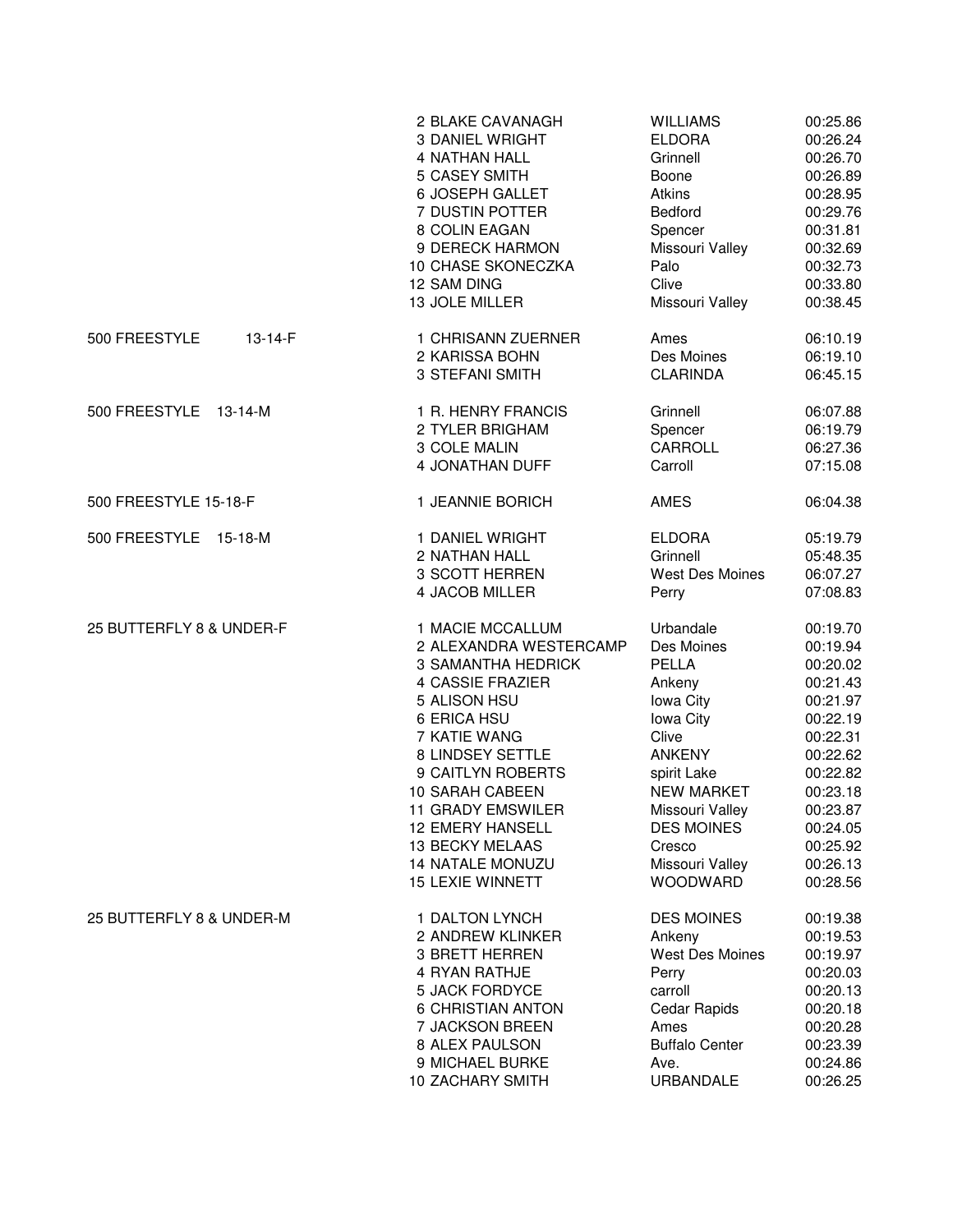| 50 BUTTERFLY 9-10-F       | 1 MCKENNA LYNCH            | <b>DSM</b>             | 00:36.00 |
|---------------------------|----------------------------|------------------------|----------|
|                           | 2 EMILY TUAZON             | Des Moines             | 00:36.78 |
|                           | <b>3 TAYLOR SIEPERDA</b>   | Spirit Lake            | 00:36.87 |
|                           | 4 ALEXIS HAWKINS           | <b>KEOKUK</b>          | 00:37.81 |
|                           | 5 ALEXX DEVORE             | Carroll                | 00:39.89 |
|                           | <b>6 KAITLIN WISTEY</b>    | <b>WEST DES MOINES</b> | 00:40.06 |
|                           | 7 JULIE JOLLY              | Grinnell               | 00:40.10 |
|                           | <b>8 HAYLEY ROBERTS</b>    | Spirit Lake            | 00:40.72 |
|                           | 9 TAYLOR POHAR             | Spencer                | 00:42.03 |
|                           | 10 ANGIE ELLENDSON         | Fort Dodge             | 00:42.88 |
|                           | <b>11 LYDIA MELAAS</b>     | Cresco                 | 00:43.13 |
|                           | <b>12 JENNY BROWN</b>      | Waukee                 | 00:43.43 |
|                           | 13 LARKYN ALDRICH          | Vinton                 | 00:47.41 |
|                           | <b>14 HARPER EMSWILER</b>  | Missouri Valley        | 00:48.38 |
|                           | <b>15 MADELINE MILLER</b>  | North Liberty          | 00:50.25 |
|                           | <b>16 FAIZA HARRATA</b>    | <b>AMES</b>            | 00:51.74 |
| 50 BUTTERFLY 9-10-M       | 1 BRYCE PATERSON           | <b>Guthrie Center</b>  | 00:36.93 |
|                           | 2 MICHAEL LUX              | Carroll                | 00:44.14 |
|                           | 3 NICK REETZ               | Carroll                | 00:46.29 |
|                           | <b>4 CALEB UTESCH</b>      | Ames                   | 00:48.39 |
|                           | 5 JUSTIN CABEEN            | <b>NEW MARKET</b>      | 00:49.56 |
|                           | <b>6 REX SHIELDS</b>       | Logan                  | 00:49.66 |
|                           | 7 TIM BROWN                | Waukee                 | 00:57.61 |
|                           | 8 TRE LOGE                 | granger                | 01:05.01 |
| 25 BACKSTROKE 8 & UNDER-F | 1 ALEXANDRA WESTERCAMP     | Des Moines             | 00:21.16 |
|                           | 2 KATIE WANG               | Clive                  | 00:22.55 |
|                           | 3 CASSIE FRAZIER           | Ankeny                 | 00:22.92 |
|                           | 4 SARAH CABEEN             | <b>NEW MARKET</b>      | 00:23.05 |
|                           | 5 ERICA HSU                | lowa City              | 00:23.21 |
|                           | <b>6 CAITLYN ROBERTS</b>   | spirit Lake            | 00:23.41 |
|                           | 7 LINDSEY SETTLE           | <b>ANKENY</b>          | 00:23.46 |
|                           | 8 ALISON HSU               | lowa City              | 00:23.48 |
|                           | 9 SAMANTHA HEDRICK         | <b>PELLA</b>           | 00:23.63 |
|                           | 10 MACIE MCCALLUM          | Urbandale              | 00:24.19 |
|                           | 11 ALEXANDRA SMITH         | Grinnell               | 00:24.44 |
|                           | <b>12 GRADY EMSWILER</b>   | Missouri Valley        | 00:24.83 |
|                           | <b>13 NATALE MONUZU</b>    | Missouri Valley        | 00:25.36 |
|                           | <b>14 MADISON SIEPERDA</b> | Spirit Lake            | 00:26.02 |
|                           | <b>15 EMERY HANSELL</b>    | <b>DES MOINES</b>      | 00:27.65 |
|                           | <b>16 DELANEY ETTLEMAN</b> | Logan                  | 00:33.87 |
|                           | 17 JESSLYN GAUMER          | Ankeny                 | 00:50.09 |
| 25 BACKSTROKE 8 & UNDER-M | 1 ANDREW KLINKER           | Ankeny                 | 00:19.53 |
|                           | 2 BRENNAN URBI             | CedarRapids            | 00:19.55 |
|                           | 3 CHRISTIAN ANTON          | Cedar Rapids           | 00:20.45 |
|                           | <b>4 BRETT HERREN</b>      | <b>West Des Moines</b> | 00:20.82 |
|                           | 5 SETH SCHIEFFER           | Ankeny                 | 00:21.67 |
|                           | <b>6 DALTON LYNCH</b>      | <b>DES MOINES</b>      | 00:22.09 |
|                           | 7 JACKSON BREEN            | Ames                   | 00:22.72 |
|                           | 8 ALEX PAULSON             | <b>Buffalo Center</b>  | 00:23.24 |
|                           | 9 JACK FORDYCE             | carroll                | 00:23.25 |
|                           | 10 RYAN RATHJE             | Perry                  | 00:23.41 |
|                           | <b>11 ZACHARY SMITH</b>    | URBANDALE              | 00:24.10 |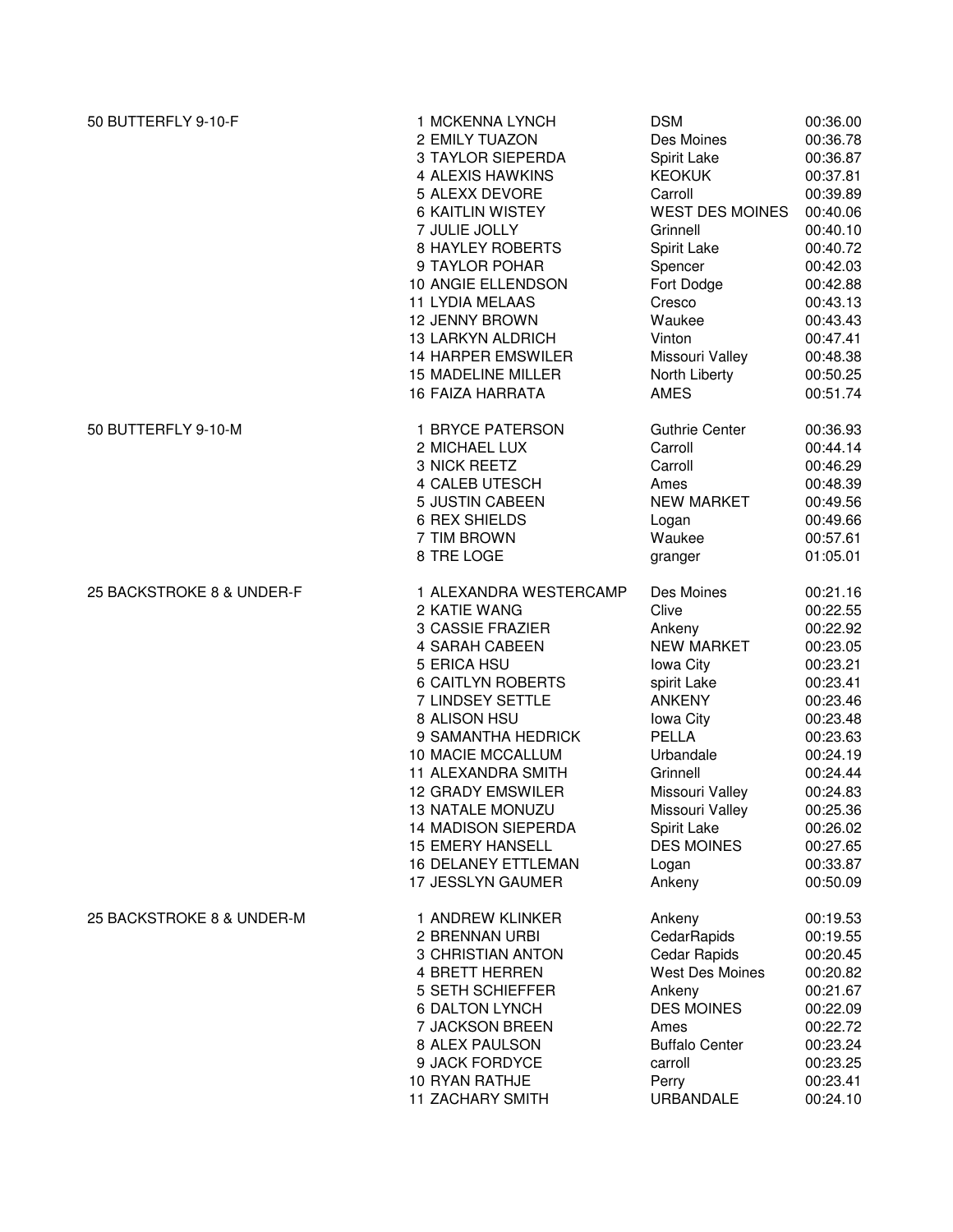|                          | <b>12 MICHAEL BURKE</b>   | Ave.                   | 00:25.64 |
|--------------------------|---------------------------|------------------------|----------|
|                          | 13 RYAN GAUMER            | Ankeny                 | 00:34.09 |
|                          | <b>14 JOHN HANSELL</b>    | <b>DES MOINES</b>      | 00:38.28 |
|                          | 15 NOAH WESTERCAMP        | Des Moines             | 00:50.24 |
| 50 BACKSTROKE 9-10-F     | 1 ALEXIS HAWKINS          | <b>KEOKUK</b>          | 00:33.91 |
|                          | 2 KAITLIN WISTEY          | <b>WEST DES MOINES</b> | 00:36.00 |
|                          | 3 EMILY TUAZON            | Des Moines             | 00:36.56 |
|                          | 4 TAYLOR SIEPERDA         | Spirit Lake            | 00:37.78 |
|                          | 5 MCKENNA LYNCH           | <b>DSM</b>             | 00:38.52 |
|                          | 6 ALEXX DEVORE            | Carroll                | 00:39.19 |
|                          | 7 JENNY BROWN             | Waukee                 | 00:39.70 |
|                          | <b>8 HAYLEY ROBERTS</b>   | Spirit Lake            | 00:39.99 |
|                          | 9 HARPER EMSWILER         | Missouri Valley        | 00:41.61 |
|                          | 10 JADEN URBI             | Cedar Rapids           | 00:42.72 |
|                          | <b>11 TAYLOR POHAR</b>    | Spencer                | 00:43.03 |
|                          | 12 LARKYN ALDRICH         | Vinton                 | 00:43.38 |
|                          | 13 KIRSTEN SIEBENGA       | <b>CEDAR RAPIDS</b>    | 00:44.00 |
|                          | <b>14 LYDIA MELAAS</b>    | Cresco                 | 00:44.40 |
|                          | 15 JULIE JOLLY            | Grinnell               | 00:44.53 |
|                          | <b>16 MADELINE MILLER</b> | North Liberty          | 00:45.82 |
|                          | 17 CARLEE OSBORN          | Missouri Valley        | 00:47.88 |
|                          | 18 MADELINE DOSTAL        | West Des Moines        | 00:50.05 |
|                          | <b>19 JENNIFER MARTIN</b> | Des Moines             | 00:51.52 |
|                          | 20 NATALIE KNOBLOCH       | CRESCO                 | 01:05.90 |
| 50 BACKSTROKE 9-10-M     | 1 AARON KLINKER           | Ankeny                 | 00:38.37 |
|                          | 2 CALE CROWDER            | <b>Guthrie Center</b>  | 00:41.45 |
|                          | 3 JUSTIN AREBAUGH         | Marion                 | 00:44.48 |
|                          | 4 MICHAEL LUX             | Carroll                | 00:44.53 |
|                          | 5 JUSTIN CABEEN           | <b>NEW MARKET</b>      | 00:45.76 |
|                          | 6 TIM BROWN               | Waukee                 | 00:46.77 |
|                          | 7 CALEB UTESCH            | Ames                   | 00:47.37 |
|                          | 8 TRE LOGE                | granger                | 00:47.74 |
|                          | 9 JUSTIN WINNETT          | <b>WOODWARD</b>        | 00:51.52 |
|                          | 10 REX SHIELDS            | Logan                  | 00:52.77 |
|                          | 11 DYLAN BEAVER           | Palo                   | 00:58.74 |
| 50 FREESTYLE 8 & UNDER-F | 1 ALEXANDRA WESTERCAMP    | Des Moines             | 00:37.49 |
|                          | 2 ERICA HSU               | <b>lowa City</b>       | 00:38.34 |
|                          | 3 CASSIE FRAZIER          | Ankeny                 | 00:39.47 |
|                          | 4 ALISON HSU              | Iowa City              | 00:40.96 |
|                          | 5 ALEXANDRA SMITH         | Grinnell               | 00:41.11 |
|                          | <b>6 SAMANTHA HEDRICK</b> | <b>PELLA</b>           | 00:41.18 |
|                          | 7 MACIE MCCALLUM          | Urbandale              | 00:41.50 |
|                          | 8 KATIE WANG              | Clive                  | 00:42.77 |
|                          | 9 SARAH CABEEN            | <b>NEW MARKET</b>      | 00:43.36 |
|                          | 10 BECKY MELAAS           | Cresco                 | 00:43.41 |
|                          | <b>11 LINDSEY SETTLE</b>  | <b>ANKENY</b>          | 00:43.48 |
|                          | <b>12 CAITLYN ROBERTS</b> | spirit Lake            | 00:45.72 |
|                          | <b>13 GRADY EMSWILER</b>  | Missouri Valley        | 00:46.94 |
|                          | <b>14 NATALE MONUZU</b>   | Missouri Valley        | 00:46.98 |
|                          | <b>15 LEXIE WINNETT</b>   | <b>WOODWARD</b>        | 00:47.32 |
|                          | 16 MADISON SIEPERDA       | Spirit Lake            | 00:48.84 |
|                          | 17 EMERY HANSELL          | <b>DES MOINES</b>      | 00:52.91 |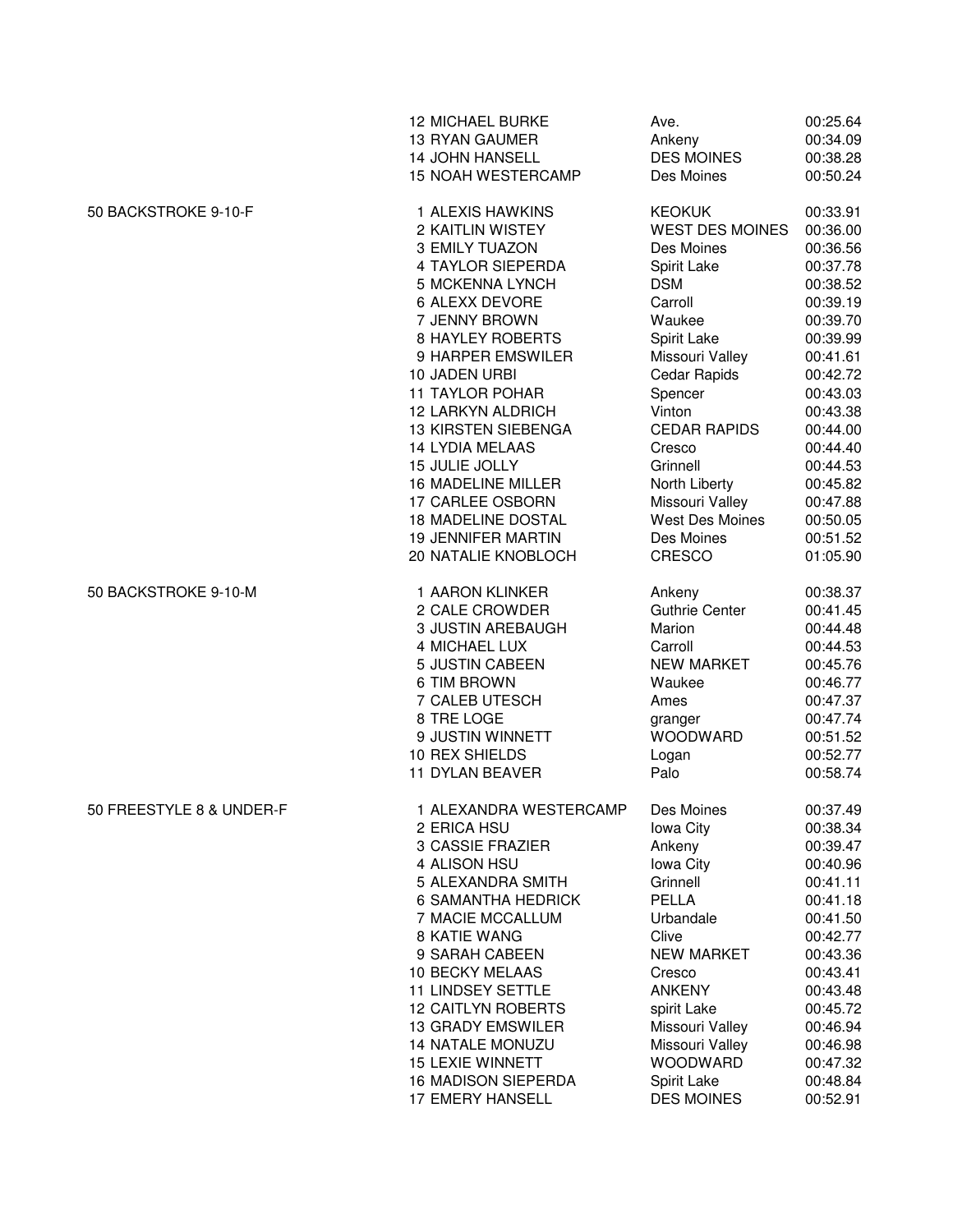|                          | <b>18 DELANEY ETTLEMAN</b> | Logan                  | 01:01.67 |
|--------------------------|----------------------------|------------------------|----------|
| 50 FREESTYLE 8 & UNDER-M | 1 BRENNAN URBI             | CedarRapids            | 00:35.31 |
|                          | 2 ALEX PAULSON             | <b>Buffalo Center</b>  | 00:36.35 |
|                          | 3 ANDREW KLINKER           | Ankeny                 | 00:36.68 |
|                          | 4 BRETT HERREN             | <b>West Des Moines</b> | 00:37.31 |
|                          | <b>5 JACK FORDYCE</b>      | carroll                | 00:38.82 |
|                          | <b>6 DALTON LYNCH</b>      | <b>DES MOINES</b>      | 00:40.99 |
|                          | 7 CHRISTIAN ANTON          | Cedar Rapids           | 00:41.24 |
|                          | 8 JACKSON BREEN            | Ames                   | 00:42.89 |
|                          | 9 MICHAEL BURKE            | Ave.                   | 00:43.10 |
|                          | <b>10 ZACHARY SMITH</b>    | URBANDALE              | 00:47.39 |
|                          | 11 RYAN GAUMER             | Ankeny                 | 00:58.93 |
| 100 FREESTYLE 9-10-F     | 1 ALEXIS HAWKINS           | <b>KEOKUK</b>          | 01:07.72 |
|                          | 2 EMILY TUAZON             | Des Moines             | 01:08.07 |
|                          | 3 ALEXX DEVORE             | Carroll                | 01:08.96 |
|                          | 4 TAYLOR SIEPERDA          | Spirit Lake            | 01:10.20 |
|                          | 5 JENNY BROWN              | Waukee                 | 01:10.31 |
|                          | 6 ANGIE ELLENDSON          | Fort Dodge             | 01:10.72 |
|                          | 7 MCKENNA LYNCH            | <b>DSM</b>             | 01:10.74 |
|                          | <b>8 KAITLIN WISTEY</b>    | <b>WEST DES MOINES</b> | 01:13.83 |
|                          | 9 HAYLEY ROBERTS           | Spirit Lake            | 01:17.96 |
|                          | 10 HARPER EMSWILER         | Missouri Valley        | 01:20.12 |
|                          | <b>11 LARKYN ALDRICH</b>   | Vinton                 | 01:23.00 |
|                          | <b>12 TAYLOR POHAR</b>     | Spencer                | 01:24.38 |
|                          | <b>13 LYDIA MELAAS</b>     | Cresco                 | 01:24.65 |
|                          | 14 JULIE JOLLY             | Grinnell               | 01:24.93 |
|                          | <b>15 KIRSTEN SIEBENGA</b> | <b>CEDAR RAPIDS</b>    | 01:28.98 |
|                          | <b>16 MADELINE DOSTAL</b>  | <b>West Des Moines</b> | 01:29.28 |
|                          | 17 JENNIFER MARTIN         | Des Moines             | 01:30.76 |
|                          | <b>18 CARLEE OSBORN</b>    | Missouri Valley        | 01:34.29 |
|                          | <b>19 FAIZA HARRATA</b>    | <b>AMES</b>            | 01:45.52 |
| 100 FREESTYLE 9-10-M     | 1 AARON KLINKER            | Ankeny                 | 01:14.60 |
|                          | 2 BRYCE PATERSON           | <b>Guthrie Center</b>  | 01:15.93 |
|                          | 3 CALE CROWDER             | <b>Guthrie Center</b>  | 01:18.66 |
|                          | 4 JUSTIN AREBAUGH          | Marion                 | 01:22.09 |
|                          | 5 MICHAEL LUX              | Carroll                | 01:22.11 |
|                          | 6 TIM BROWN                | Waukee                 | 01:24.91 |
|                          | 7 MASON HARTWIG            | <b>BOONE</b>           | 01:25.28 |
|                          | 8 JUSTIN CABEEN            | <b>NEW MARKET</b>      | 01:25.81 |
|                          | 9 CALEB UTESCH             | Ames                   | 01:26.78 |
|                          | 10 NICK REETZ              | Carroll                | 01:27.14 |
|                          | 11 JUSTIN WINNETT          | <b>WOODWARD</b>        | 01:29.89 |
|                          | 12 DYLAN BEAVER            | Palo                   | 01:46.68 |
| 200 FREESTYLE 11-12-W    | 1 CASSIE REISZ             | Missouri Valley        | 00:00.00 |
|                          | 1 GABRIELLE WESTERCAMP     | <b>DES MOINES</b>      | 00:00.00 |
|                          | 1 MCKENZIE ASPLUND         | <b>MARION</b>          | 02:04.16 |
|                          | 1 SYDNEY SALLACH           | <b>RED OAK</b>         | 00:00.00 |
|                          | 2 ABBEY FORDYCE            | carroll                | 02:06.77 |
|                          | 2 ABIGAIL MCNICHOLS        | <b>DES MOINES</b>      | 00:00.00 |
|                          | 2 JENNY WANG               | Clive                  | 00:00.00 |
|                          | 2 TAYLOR KIERSCHT          | Missouri Valley        | 00:00.00 |
|                          |                            |                        |          |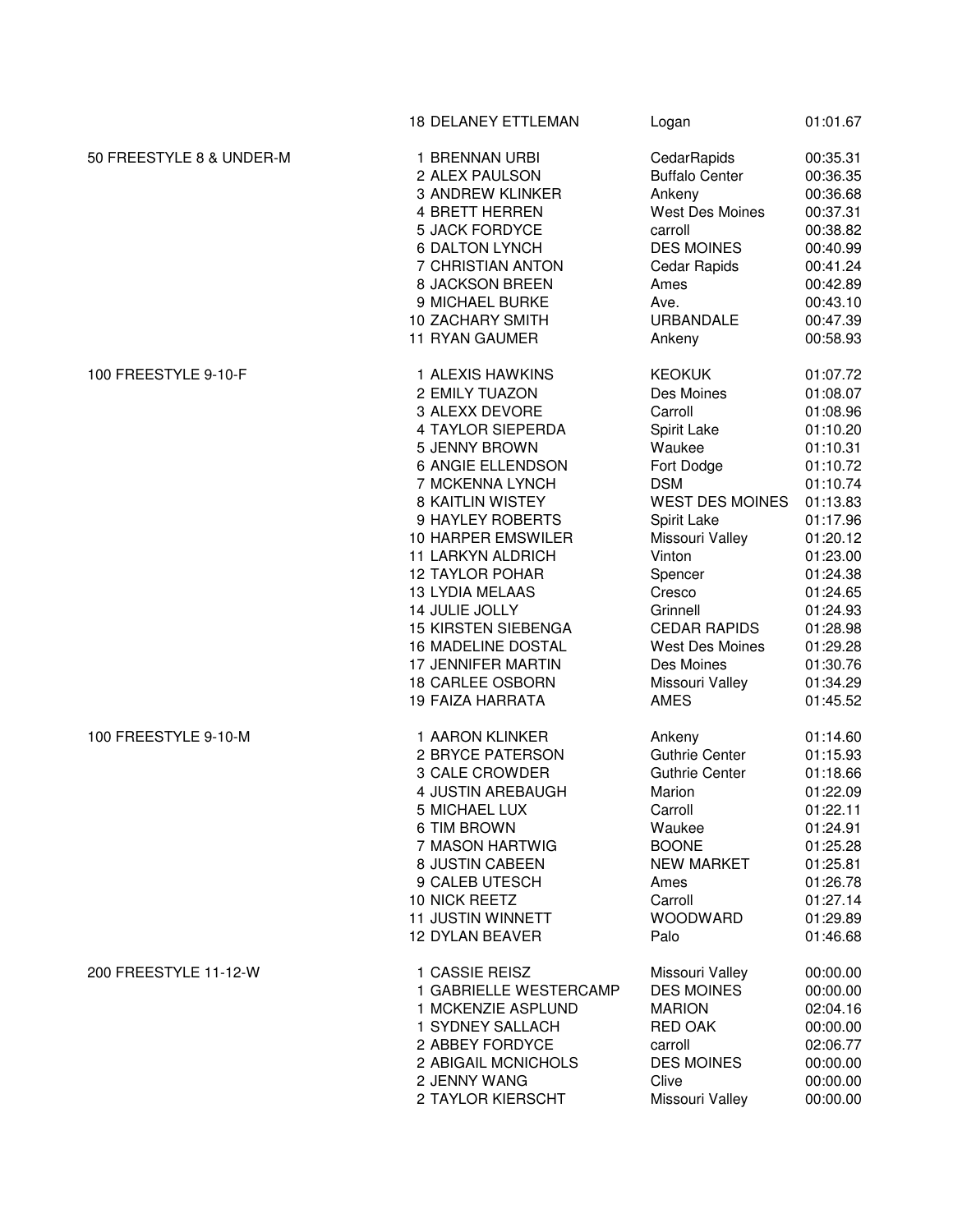|                        | 3 BROOKE HERREN             | <b>WEST DES MOINES</b> | 00:00.00 |
|------------------------|-----------------------------|------------------------|----------|
|                        | 3 JESSICA AREBAUGH          | Marion                 | 02:08.63 |
|                        | <b>3 KATIE HAMILTON</b>     | Spirit Lake            | 00:00.00 |
|                        | <b>3 KRISTA STILLMUNKES</b> | Altoona                | 00:00.00 |
| 200 FREESTYLE 11-12-M  | 1 CONER ELLIOTT             | Clive                  | 00:00.00 |
|                        | 1 MATTHEW BURKE             | Ames                   | 02:02.38 |
|                        | 1 MITCHELL MADSON           | <b>JEFFERSON</b>       | 00:00.00 |
|                        | 1 TEIG LOGE                 | <b>GRANGER</b>         | 00:00.00 |
|                        | 2 ANTHONY SMITH             | Grinnell               | 00:00.00 |
|                        | 2 AUSTIN ETTLEMAN           | Logan                  | 02:14.07 |
|                        | 2 BRIAN ROSS                | <b>JOHNSTON</b>        | 00:00.00 |
|                        | 2 JACOB KLINKER             | Ankeny                 | 00:00.00 |
|                        | 3 ALEX MITCHELL             | Grinnell               | 00:00.00 |
|                        | 3 CODY BRIGHAM              | Spencer                | 02:20.30 |
|                        | 3 ETHAN SETTLE              | <b>ANKENY</b>          | 00:00.00 |
|                        | 3 LUCAS REETZ               | CARROLL                | 00:00.00 |
| 200 FREE RELAY 13-14 W | 1 AUTUMN OSBORN             | Missouri Valley        | 00:00.00 |
|                        | 1 EMILEE DAVIDSON           | Boone                  | 02:00.32 |
|                        | 1 IMELDA WISTEY             | <b>WEST DES MOINES</b> | 00:00.00 |
|                        | 1 KAMALHA SONNICHSEN        | <b>DENISON</b>         | 00:00.00 |
|                        | 2 BILLIE JO REETZ           | Carroll                | 00:00.00 |
|                        | 2 JACKIE BLEICH             | Humboldt               | 02:01.88 |
|                        | 2 KARISSA BOHN              | Des Moines             | 00:00.00 |
|                        | 2 KELSEY MILLER             | Missouri Valley        | 00:00.00 |
|                        | 3 AYANIA HARMON             | Missouri Valley        | 02:02.51 |
|                        | 3 CHRISANN ZUERNER          | Ames                   | 00:00.00 |
|                        | <b>3 KAITLIN UNGS</b>       | Marion                 | 00:00.00 |
|                        | 3 KATEY ROACH               | Missouri Valley        | 00:00.00 |
| 200 FREE RELAY 13-14 M | 1 LUCAS SLATTERY            | carroll                | 00:00.00 |
|                        | 1 R. HENRY FRANCIS          | Grinnell               | 00:00.00 |
|                        | 1 ROB BURKE                 | Ames                   | 01:54.87 |
|                        | 2 BEN BOECKMAN              | CARROLL                | 00:00.00 |
|                        | 2 BRIAN BACON               | MARSHALLTOWN           | 01:56.22 |
|                        | 2 LUCAS BARRY               | Missouri Valley        | 00:00.00 |
|                        | 3 DAKOTA JOHNSON            | <b>DALLAS CENTER</b>   | 00:00.00 |
|                        | 3 DERECK HARMON             | Missouri Valley        | 00:00.00 |
|                        | <b>3 JONATHAN DUFF</b>      | Carroll                | 00:00.00 |
|                        | 3 TYLER BRIGHAM             | Spencer                | 01:58.53 |
| 200 FREE RELAY 15-18 W | 1 ABBY BACON                | <b>MARSHALLTOWN</b>    | 02:04.66 |
|                        | 1 AMANDA BRYAN              | <b>DENISON</b>         | 00:00.00 |
|                        | 1 NICKI BOGAARD             | Pella                  | 00:00.00 |
|                        | 1 RACHAEL KINSELLA          | Logan                  | 00:00.00 |
| 200 FREE RELAY 15-18 M | 1 BLAKE CAVANAGH            | <b>WILLIAMS</b>        | 01:37.27 |
|                        | 1 DUSTIN POTTER             | <b>Bedford</b>         | 00:00.00 |
|                        | 1 NATHAN HALL               | Grinnell               | 00:00.00 |
|                        | 2 BEN UTESCH                | Ames                   | 00:00.00 |
|                        | 2 CASEY SMITH               | Boone                  | 00:00.00 |
|                        | 2 SCOTT HERREN              | <b>West Des Moines</b> | 00:00.00 |
|                        | 2 ZACH BRIDGES              | Ames                   | 01:38.02 |
|                        | 3 BEN UNGS                  | <b>MARION</b>          | 00:00.00 |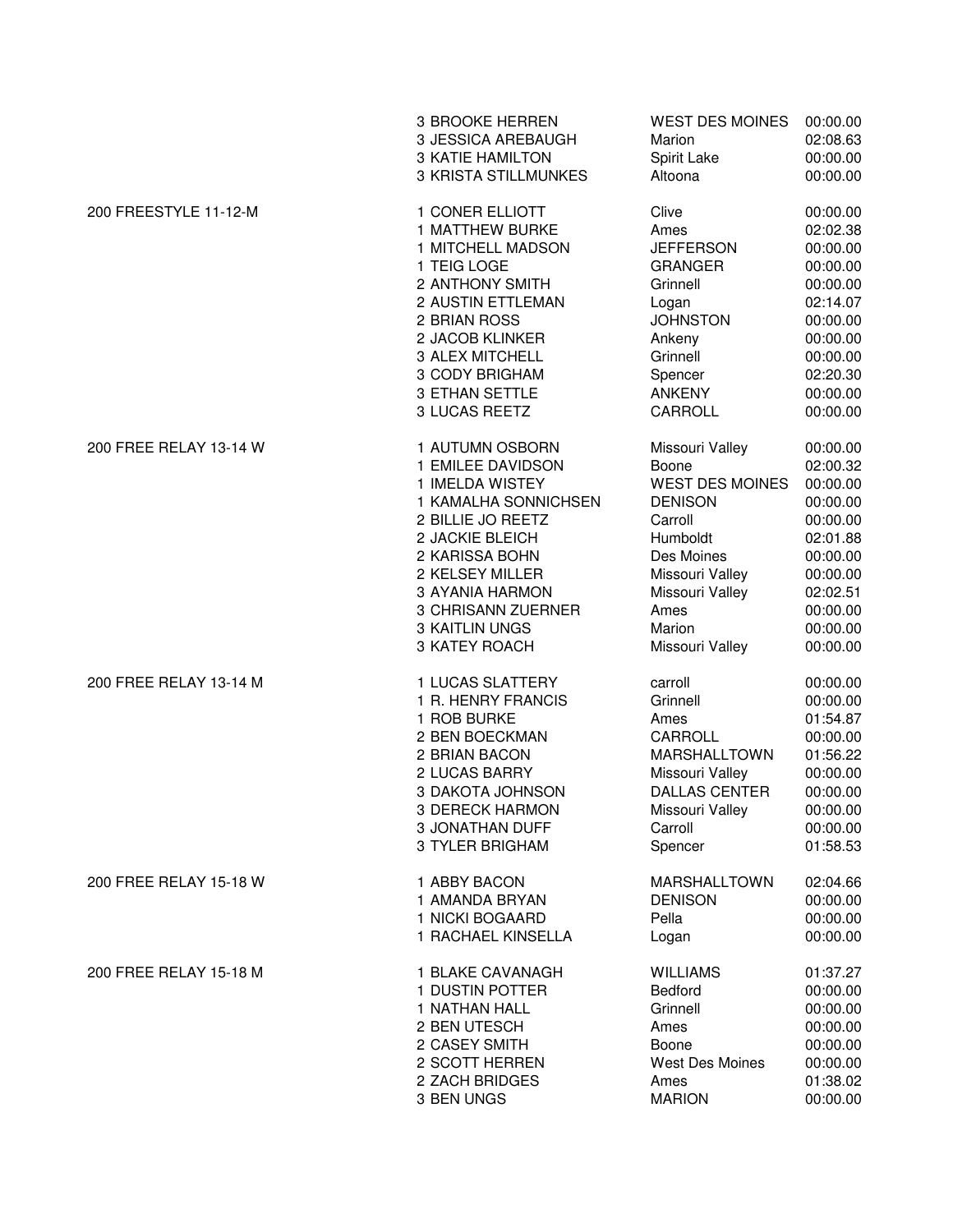|                                | <b>3 DANIEL WRIGHT</b>  | <b>ELDORA</b>          | 00:00.00 |
|--------------------------------|-------------------------|------------------------|----------|
|                                | 3 JACOB GUSTIN          | MISSOURI VALLEY        | 01:39.59 |
|                                | <b>3 TAYLOR KUTCHEN</b> | <b>AMES</b>            | 00:00.00 |
| 200 MIXED MEDLEY RELAY 11 - 12 | 1 ABBEY FORDYCE         | carroll                | 00:00.00 |
|                                | 1 CONNOR COPE           | Marshalltown           | 02:17.31 |
|                                | 1 DANIELLE GALLET       | Atkins                 | 00:00.00 |
|                                | <b>1 KAYTLIN TIPPIN</b> | Waukee                 | 00:00.00 |
|                                | 2 BROOKE HERREN         | <b>WEST DES MOINES</b> | 00:00.00 |
|                                | 2 CASSANDRA FITZGERALD  | <b>SPRINGVILLE</b>     | 02:24.31 |
|                                | 2 JACOB KLINKER         | Ankeny                 | 00:00.00 |
|                                | 2 SAM SHIELDS           | Logan                  | 00:00.00 |
|                                | 3 CONER ELLIOTT         | Clive                  | 00:00.00 |
|                                | 3 JESSICA AREBAUGH      | Marion                 | 02:24.91 |
|                                | 3 SYDNEY SALLACH        | <b>RED OAK</b>         | 00:00.00 |
|                                | 3 TEIG LOGE             | <b>GRANGER</b>         | 00:00.00 |
| 200 MIXED MEDLEY RELAY 13 - 14 | 1 AUSTIN NICHOLSON      | Marion                 | 00:00.00 |
|                                | 1 BRIAN BACON           | <b>MARSHALLTOWN</b>    | 02:13.16 |
|                                | 1 ERIN ROSSITER         | Spencer                | 00:00.00 |
|                                | 1 STEFANI SMITH         | <b>CLARINDA</b>        | 00:00.00 |
|                                | 2 BILLIE JO REETZ       | Carroll                | 00:00.00 |
|                                | 2 CHASE SKONECZKA       | Palo                   | 00:00.00 |
|                                | 2 NICKI BOGAARD         | Pella                  | 02:14.98 |
|                                | 2 ROB BURKE             | Ames                   | 00:00.00 |
|                                | <b>3 AYANIA HARMON</b>  | Missouri Valley        | 00:00.00 |
|                                | 3 DAKOTA JOHNSON        | <b>DALLAS CENTER</b>   | 00:00.00 |
|                                | <b>3 KAITLIN UNGS</b>   | Marion                 | 00:00.00 |
|                                | 3 R. HENRY FRANCIS      | Grinnell               | 02:15.54 |
| 200 MIXED MEDLEY RELAY 15 - 18 | 1 ANDREW FRANCIS        | Grinnell               | 01:55.09 |
|                                | 1 DANIEL WRIGHT         | <b>ELDORA</b>          | 00:00.00 |
|                                | 1 IMELDA WISTEY         | <b>WEST DES MOINES</b> | 00:00.00 |
|                                | 1 SCOTT HERREN          | West Des Moines        | 00:00.00 |
|                                | 2 BEN UNGS              | <b>MARION</b>          | 00:00.00 |
|                                | 2 DANIELLE GALLET       | Atkins                 | 00:00.00 |
|                                | 2 LANDON HARTWIG        | <b>BOONE</b>           | 00:00.00 |
|                                | 2 SAMANTHA BRIGHAM      | Spencer                | 01:55.59 |
|                                | 3 BEN UTESCH            | Ames                   | 00:00.00 |
|                                | 3 CASEY SMITH           | Boone                  | 00:00.00 |
|                                | <b>3 DARREN BACON</b>   | MARSHALLTOWN           | 01:57.53 |
|                                | 3 RACHAEL KINSELLA      | Logan                  | 00:00.00 |
| 100 FREE RELAY 8 & UNDER W     | 1 ALEXANDRA SMITH       | Grinnell               | 00:00.00 |
|                                | 1 ALEXANDRA WESTERCAMP  | Des Moines             | 00:00.00 |
|                                | 1 ERICA HSU             | lowa City              | 01:13.29 |
|                                | 1 KATIE WANG            | Clive                  | 00:00.00 |
|                                | 2 ALISON HSU            | <b>lowa City</b>       | 00:00.00 |
|                                | 2 LEXIE WINNETT         | WOODWARD               | 00:00.00 |
|                                | 2 MACIE MCCALLUM        | Urbandale              | 00:00.00 |
|                                | 2 SARAH CABEEN          | <b>NEW MARKET</b>      | 01:15.52 |
|                                | <b>3 BECKY MELAAS</b>   | Cresco                 | 00:00.00 |
|                                | 3 CASSIE FRAZIER        | Ankeny                 | 00:00.00 |
|                                | <b>3 EMERY HANSELL</b>  | <b>DES MOINES</b>      | 00:00.00 |
|                                | 3 STEPHANIE BOTKIN      | cedar rapids           | 01:19.97 |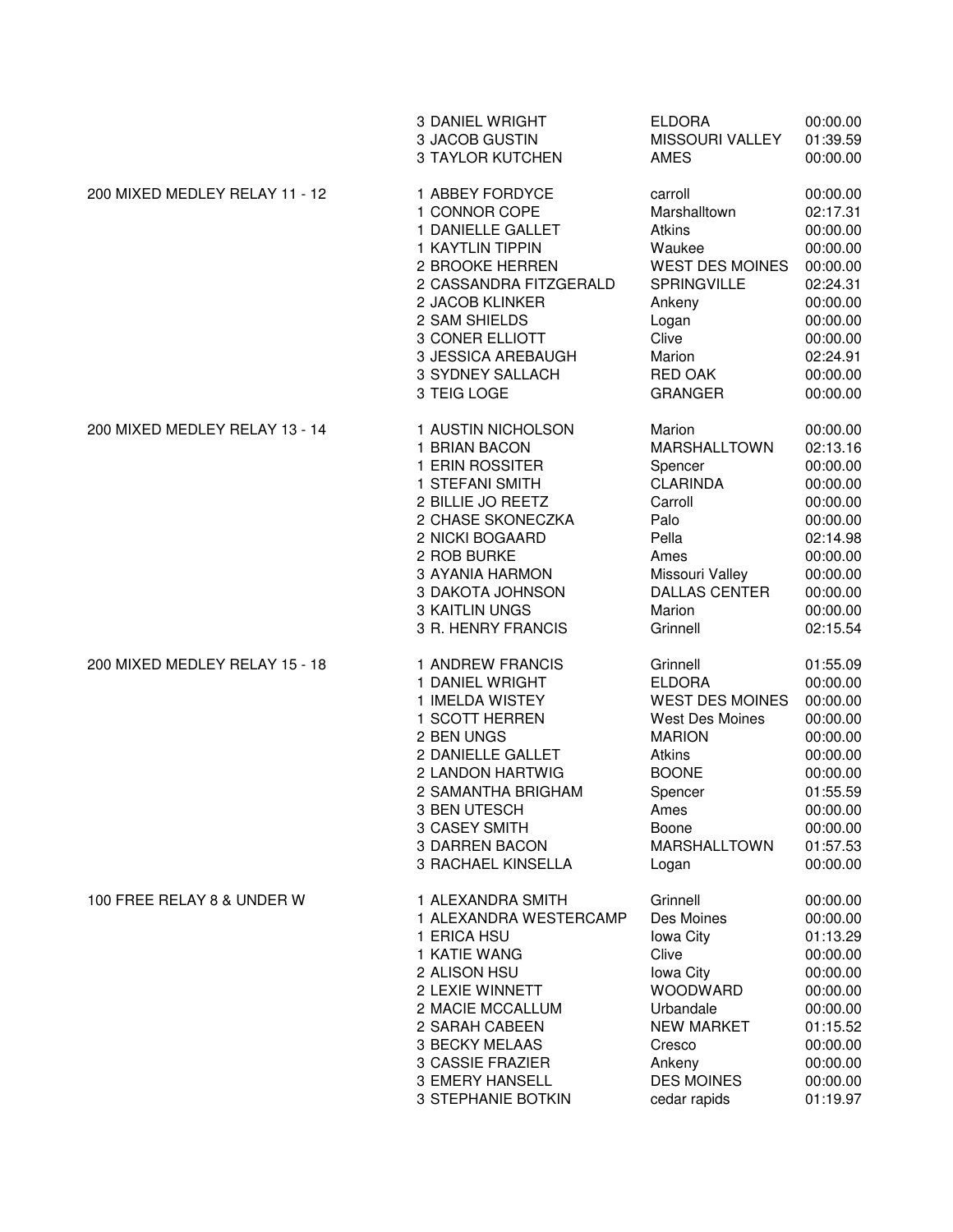|                                  | 1 AUSTIN BUNKER          | Newton                | 00:00.00 |
|----------------------------------|--------------------------|-----------------------|----------|
| 100 FREE RELAY 8 & UNDER M       | 1 DALTON LYNCH           | <b>DES MOINES</b>     | 00:00.00 |
|                                  | 1 JACK FORDYCE           | carroll               | 00:00.00 |
|                                  | 1 JACKSON BREEN          | Ames                  | 01:10.99 |
|                                  | 2 BRENNAN URBI           | CedarRapids           | 00:00.00 |
|                                  | 2 BRETT HERREN           | West Des Moines       | 01:36.65 |
|                                  | 2 NOAH WESTERCAMP        | Des Moines            | 00:00.00 |
|                                  | 2 ZACHARY SMITH          | URBANDALE             | 00:00.00 |
|                                  | <b>3 JOHN HANSELL</b>    | <b>DES MOINES</b>     | 00:00.00 |
|                                  | 3 RYAN GAUMER            | Ankeny                | 01:37.20 |
|                                  | 3 RYAN RATHJE            | Perry                 | 00:00.00 |
|                                  | 3 SETH SCHIEFFER         | Ankeny                | 00:00.00 |
| 200 FREE RELAY 9 - 10 W          | 1 ALEXX DEVORE           | Carroll               | 00:00.00 |
|                                  | 1 HAYLEY ROBERTS         | Spirit Lake           | 00:00.00 |
|                                  | 1 MAKENNA BOGAARD        | Pella                 | 02:19.29 |
|                                  | 1 TAYLOR SIEPERDA        | Spirit Lake           | 00:00.00 |
|                                  | 2 CARLEE OSBORN          | Missouri Valley       | 00:00.00 |
|                                  | 2 EMILY TUAZON           | Des Moines            | 00:00.00 |
|                                  | 2 HARPER EMSWILER        | Missouri Valley       | 02:24.05 |
|                                  | 2 HILARY SCHIEFFER       | Altoona               | 00:00.00 |
|                                  | 3 ANGIE ELLENDSON        | Fort Dodge            | 00:00.00 |
|                                  | 3 LARKYN ALDRICH         | Vinton                | 02:27.03 |
|                                  | <b>3 MADELINE MILLER</b> | North Liberty         | 00:00.00 |
|                                  | 3 SAMANTHA FITZGERALD    | <b>SPRINGVILLE</b>    | 00:00.00 |
| 200 FREE RELAY 9 - 10 M          | 1 AARON KLINKER          | Ankeny                | 00:00.00 |
|                                  | 1 JUSTIN AREBAUGH        | Marion                | 02:23.81 |
|                                  | 1 JUSTIN WINNETT         | <b>WOODWARD</b>       | 00:00.00 |
|                                  | 1 REX SHIELDS            | Logan                 | 00:00.00 |
|                                  | 2 ALEX PAULSON           | <b>Buffalo Center</b> | 00:00.00 |
|                                  | 2 LUKE GALLAGHER         | <b>DES MOINES</b>     | 02:30.00 |
|                                  | 2 MICHAEL LUX            | Carroll               | 00:00.00 |
|                                  | 2 PEYTON GAUMER          | Ankeny                | 00:00.00 |
|                                  | 3 CALEB UTESCH           | Ames                  | 00:00.00 |
|                                  | <b>3 CHRISTIAN ANTON</b> | Cedar Rapids          | 02:32.89 |
|                                  | 3 TIM BROWN              | Waukee                | 00:00.00 |
|                                  | 3 TRE LOGE               | granger               | 00:00.00 |
|                                  |                          |                       |          |
| 100 MIXED MEDLEY RELAY 8 & UNDER | 1 BRENNAN URBI           | CedarRapids           | 00:00.00 |
|                                  | 1 KIRSTEN SIEBENGA       | <b>CEDAR RAPIDS</b>   | 00:00.00 |
|                                  | 1 LEXIE WINNETT          | <b>WOODWARD</b>       | 00:00.00 |
|                                  | 1 SAMANTHA HEDRICK       | PELLA                 | 01:20.96 |
|                                  | 2 CASSIE FRAZIER         | Ankeny                | 00:00.00 |
|                                  | 2 GRADY EMSWILER         | Missouri Valley       | 00:00.00 |
|                                  | 2 MICHAEL BURKE          | Ave.                  | 01:22.36 |
|                                  | 2 SAMANTHA FITZGERALD    | <b>SPRINGVILLE</b>    | 00:00.00 |
|                                  | 3 CHRISTIAN ANTON        | Cedar Rapids          | 01:24.36 |
|                                  | 3 ERICA HSU              | lowa City             | 00:00.00 |
|                                  | 3 RYAN RATHJE            | Perry                 | 00:00.00 |
|                                  | 3 SARAH CABEEN           | <b>NEW MARKET</b>     | 00:00.00 |
| 200 MIXED MEDLEY RELAY 9 - 10    | 1 EMILY TUAZON           | Des Moines            | 00:00.00 |
|                                  | 1 HANNAH SCOTTON         | Newton                | 00:00.00 |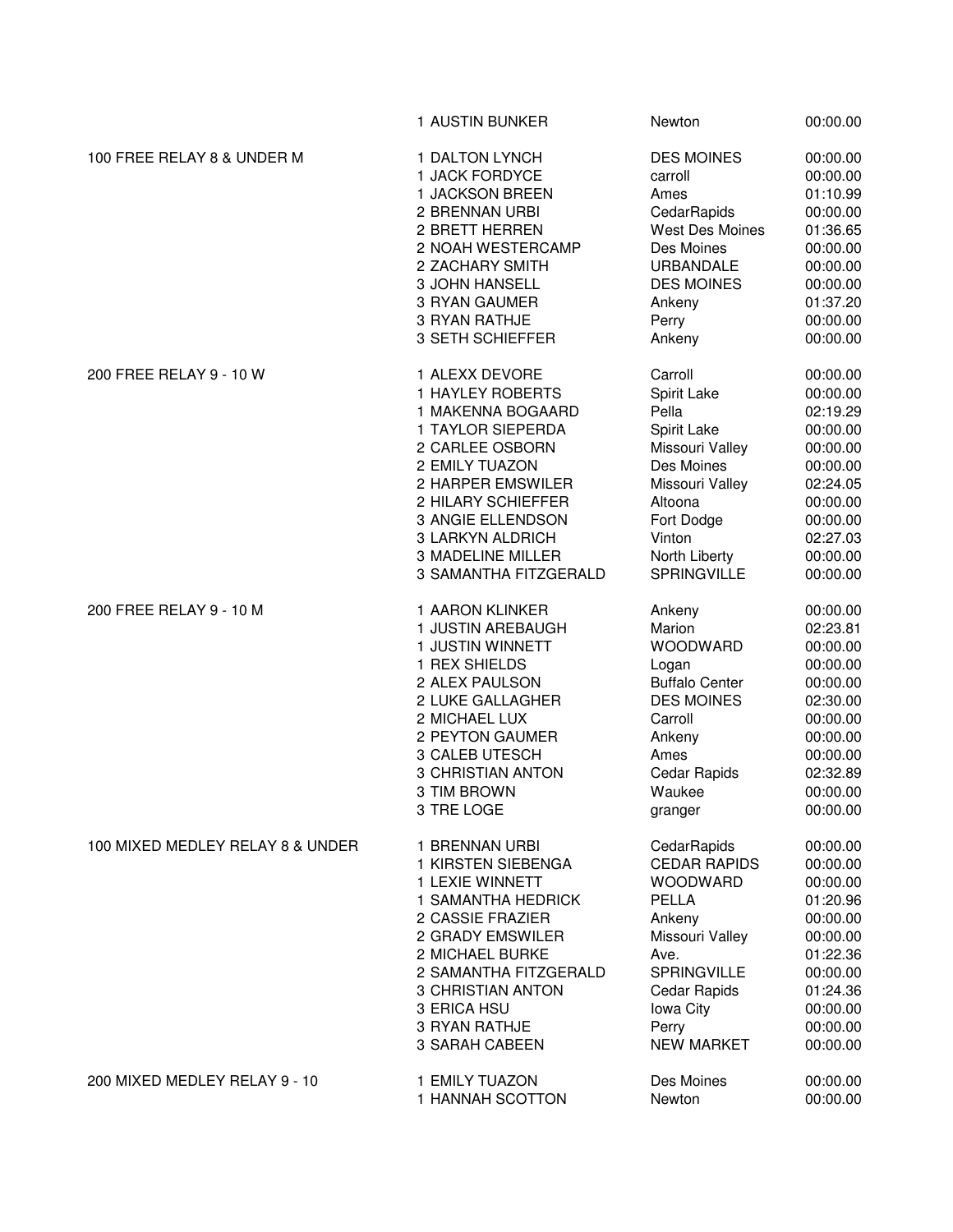|                              | 1 HAYLEY ROBERTS         | Spirit Lake            | 00:00.00 |
|------------------------------|--------------------------|------------------------|----------|
|                              | 1 LARKYN ALDRICH         | Vinton                 | 02:36.06 |
|                              | 2 ALEXX DEVORE           | Carroll                | 00:00.00 |
|                              | 2 DYLAN BEAVER           | Palo                   | 02:45.89 |
|                              | 2 JENNY BROWN            | Waukee                 | 00:00.00 |
|                              | 2 LUKE GALLAGHER         | <b>DES MOINES</b>      | 00:00.00 |
|                              | <b>3 BRYCE PATERSON</b>  | <b>Guthrie Center</b>  | 00:00.00 |
|                              | 3 CARLEE OSBORN          | Missouri Valley        | 00:00.00 |
|                              | 3 LYDIA MELAAS           | Cresco                 | 00:00.00 |
|                              | 3 MCKENNA LYNCH          | <b>DSM</b>             | 02:47.31 |
| 200 MIXED FREE RELAY 11 - 12 | 1 BRETT CLAUSEN          | Missouri Valley        | 02:02.60 |
|                              | 1 BRIAN ROSS             | <b>JOHNSTON</b>        | 00:00.00 |
|                              | 1 GABRIELLE WESTERCAMP   | <b>DES MOINES</b>      | 00:00.00 |
|                              | 1 MITCHELL MADSON        | <b>JEFFERSON</b>       | 00:00.00 |
|                              | 2 JENNY WANG             | Clive                  | 00:00.00 |
|                              | 2 KATIE HAMILTON         | Spirit Lake            | 00:00.00 |
|                              | 2 MATTHEW BURKE          | Ames                   | 02:05.00 |
|                              | 2 SYDNEY SALLACH         | <b>RED OAK</b>         | 00:00.00 |
|                              | 3 ABBEY FORDYCE          | carroll                | 00:00.00 |
|                              | <b>3 AUSTIN ETTLEMAN</b> | Logan                  | 00:00.00 |
|                              | <b>3 CHANTEL BLAIR</b>   | Paton                  | 02:09.45 |
|                              | 3 LUCAS REETZ            | CARROLL                | 00:00.00 |
| 200 MIXED FREE RELAY 13 - 14 | 1 BLAKE JOHNSON          | Johnston               | 00:00.00 |
|                              | 1 EMILEE DAVIDSON        | Boone                  | 01:50.91 |
|                              | 1 JOSEPH GALLET          | Atkins                 | 00:00.00 |
|                              | 1 KELSEY MILLER          | Missouri Valley        | 00:00.00 |
|                              | 2 ABIGAIL MCNICHOLS      | <b>DES MOINES</b>      | 00:00.00 |
|                              | 2 CHRISANN ZUERNER       | Ames                   | 00:00.00 |
|                              | 2 R. HENRY FRANCIS       | Grinnell               | 01:57.13 |
|                              | 2 ROBB MORRISON          | Missouri Valley        | 00:00.00 |
|                              | <b>3 DERECK HARMON</b>   | Missouri Valley        | 00:00.00 |
|                              | 3 IMELDA WISTEY          | <b>WEST DES MOINES</b> | 00:00.00 |
|                              | <b>3 LUCAS SLATTERY</b>  | carroll                | 00:00.00 |
|                              | 3 SAMANTHA BRIGHAM       | Spencer                | 01:57.04 |
| 200 MIXED FREE RELAY 15 - 18 | 1 BLAKE CAVANAGH         | <b>WILLIAMS</b>        | 00:00.00 |
|                              | 1 DANIEL WRIGHT          | <b>ELDORA</b>          | 00:00.00 |
|                              | 1 JEANNIE BORICH         | <b>AMES</b>            | 01:41.82 |
|                              | 1 NATHAN HALL            | Grinnell               | 00:00.00 |
|                              | 2 BEN UTESCH             | Ames                   | 00:00.00 |
|                              | 2 CASEY SMITH            | Boone                  | 00:00.00 |
|                              | 2 GABRIELLE WESTERCAMP   | <b>DES MOINES</b>      | 00:00.00 |
|                              | 2 JACOB MILLER           | Perry                  | 01:45.30 |
|                              | <b>3 ANDREW FRANCIS</b>  | Grinnell               | 01:47.23 |
|                              | 3 JOLE MILLER            | MISSOURI VALLEY        | 00:00.00 |
|                              | 3 LANDON HARTWIG         | <b>BOONE</b>           | 00:00.00 |
|                              | 3 RACHAEL KINSELLA       | Logan                  | 00:00.00 |
| 200 MEDLEY RELAY 11 - 12 F   | 1 ABBEY FORDYCE          | carroll                | 02:28.57 |
|                              | 1 JENNY WANG             | Clive                  | 00:00.00 |
|                              | 1 KATIE ROHE             | Missouri Valley        | 00:00.00 |
|                              | 1 SAM SHIELDS            | Logan                  | 00:00.00 |
|                              | 2 GABRIELLE WESTERCAMP   | <b>DES MOINES</b>      | 00:00.00 |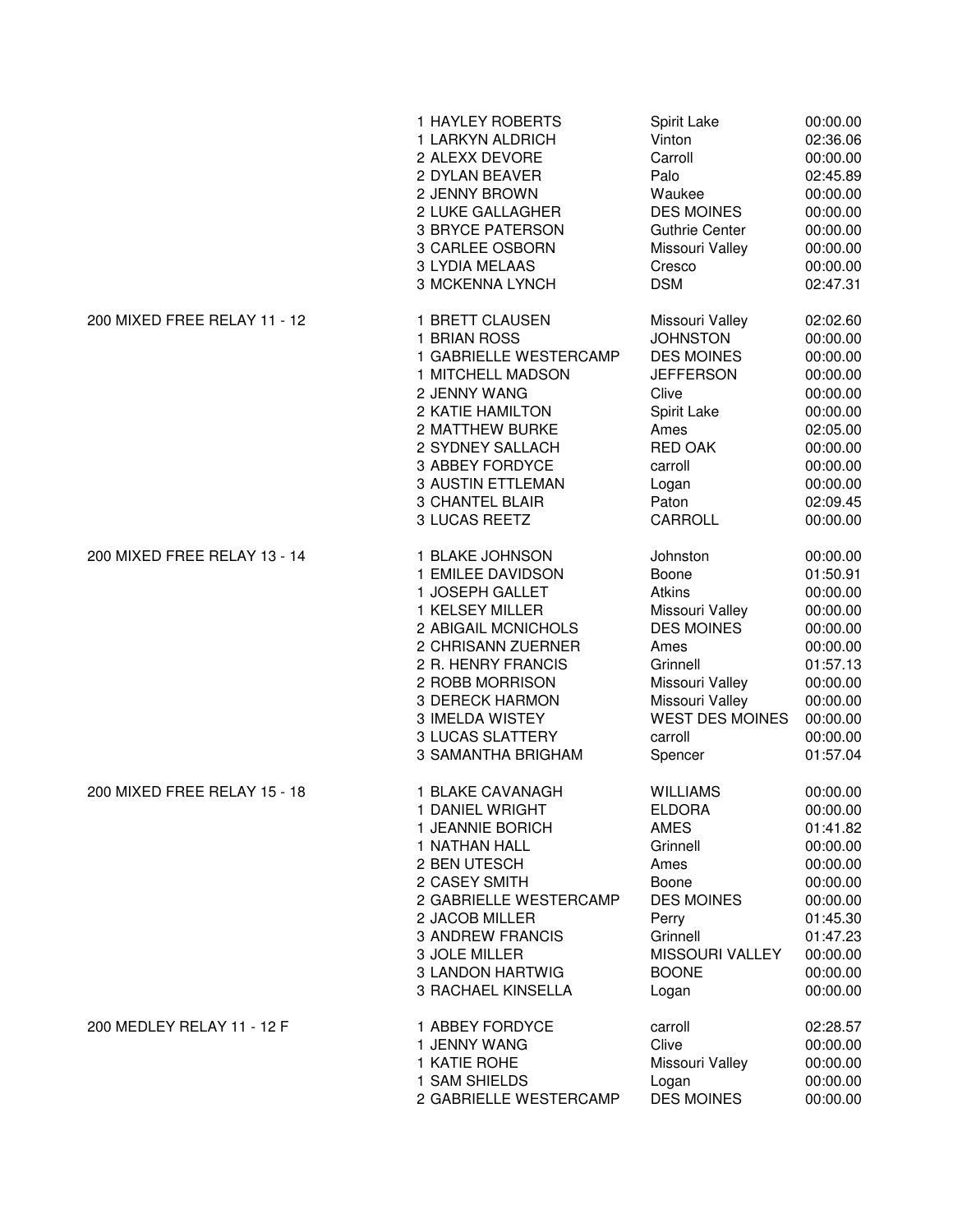|                            | 2 KAITLYN VAN WEELDEN     | Pella                  | 00:00.00 |
|----------------------------|---------------------------|------------------------|----------|
|                            | 2 KAYTLIN TIPPIN          | Waukee                 | 00:00.00 |
|                            | 2 MEREDITH FARRELL        | Ames                   | 02:31.07 |
|                            | 3 BROOKE HERREN           | <b>WEST DES MOINES</b> | 00:00.00 |
|                            | 3 MCKENZIE ASPLUND        | <b>MARION</b>          | 02:31.34 |
|                            | <b>3 OLIVIA EDGINGTON</b> | grinnell               | 00:00.00 |
|                            | <b>3 TAYLOR KIERSCHT</b>  | Missouri Valley        | 00:00.00 |
| 200 MEDLEY RELAY 11 - 12 M | 1 BRIAN ROSS              | <b>JOHNSTON</b>        | 00:00.00 |
|                            | 1 CODY BRIGHAM            | Spencer                | 02:23.97 |
|                            | 1 CONER ELLIOTT           | Clive                  | 00:00.00 |
|                            | 1 CONNOR COPE             | Marshalltown           | 00:00.00 |
|                            | 2 AUSTIN ETTLEMAN         | Logan                  | 00:00.00 |
|                            | 2 LUCAS REETZ             | CARROLL                | 00:00.00 |
|                            | 2 MATTHEW BURKE           | Ames                   | 02:54.97 |
|                            | 2 TEIG LOGE               | <b>GRANGER</b>         | 00:00.00 |
| 200 MEDLEY RELAY 13 - 14 F | 1 AUTUMN OSBORN           | Missouri Valley        | 00:00.00 |
|                            | 1 AYANIA HARMON           | Missouri Valley        | 00:00.00 |
|                            | 1 FELECIA CIHACEK         | Missouri Valley        | 02:26.03 |
|                            | 1 STEFANI SMITH           | <b>CLARINDA</b>        | 00:00.00 |
|                            | 2 ABIGAIL MCNICHOLS       | <b>DES MOINES</b>      | 02:26.15 |
|                            | 2 BILLIE JO REETZ         | Carroll                | 00:00.00 |
|                            | 2 ERIN ROSSITER           | Spencer                | 00:00.00 |
|                            | 2 KAITLYN VAN WEELDEN     | Pella                  | 00:00.00 |
|                            | 3 IMELDA WISTEY           | <b>WEST DES MOINES</b> | 00:00.00 |
|                            | 3 KATEY ROACH             | Missouri Valley        | 00:00.00 |
|                            | 3 LINDSEY ROHE            | Missouri Valley        | 00:00.00 |
|                            | 3 MEGAN GOCHENOUR         | Missouri Valley        | 02:27.49 |
| 200 MEDLEY RELAY 13 - 14 M | 1 CHASE SKONECZKA         | Palo                   | 00:00.00 |
|                            | 1 DAKOTA JOHNSON          | <b>DALLAS CENTER</b>   | 00:00.00 |
|                            | 1 JACOB KLINKER           | Ankeny                 | 00:00.00 |
|                            | 1 JOSEPH GALLET           | <b>Atkins</b>          | 02:06.36 |
|                            | 2 COLE MALIN              | CARROLL                | 00:00.00 |
|                            | 2 JOSHUA BACON            | Boone                  | 02:13.85 |
|                            | 2 LUCAS BARRY             | Missouri Valley        | 00:00.00 |
|                            | 2 ROB BURKE               | Ames                   | 00:00.00 |
|                            | 3 BEN BOECKMAN            | CARROLL                | 02:15.25 |
|                            | 3 ROBB MORRISON           | Missouri Valley        | 00:00.00 |
|                            | <b>3 TAYLOR KUTCHEN</b>   | <b>AMES</b>            | 00:00.00 |
|                            | <b>3 TYLER BRIGHAM</b>    | Spencer                | 00:00.00 |
| 200 MEDLEY RELAY 15 - 18 F | 1 CHRISANN ZUERNER        | Ames                   | 00:00.00 |
|                            | 1 KELSEY MILLER           | Missouri Valley        | 00:00.00 |
|                            | 1 RACHAEL KINSELLA        | Logan                  | 00:00.00 |
|                            | 1 SAMANTHA BRIGHAM        | Spencer                | 02:19.65 |
| 200 MEDLEY RELAY 15 - 18 M | 1 ANDREW FRANCIS          | Grinnell               | 01:51.23 |
|                            | 1 BEN UTESCH              | Ames                   | 00:00.00 |
|                            | 1 CASEY SMITH             | Boone                  | 00:00.00 |
|                            | 1 NATHAN HALL             | Grinnell               | 00:00.00 |
|                            | 2 BLAKE CAVANAGH          | <b>WILLIAMS</b>        | 01:59.77 |
|                            | 2 DUSTIN POTTER           | Bedford                | 00:00.00 |
|                            | 2 JACOB MILLER            | Perry                  | 00:00.00 |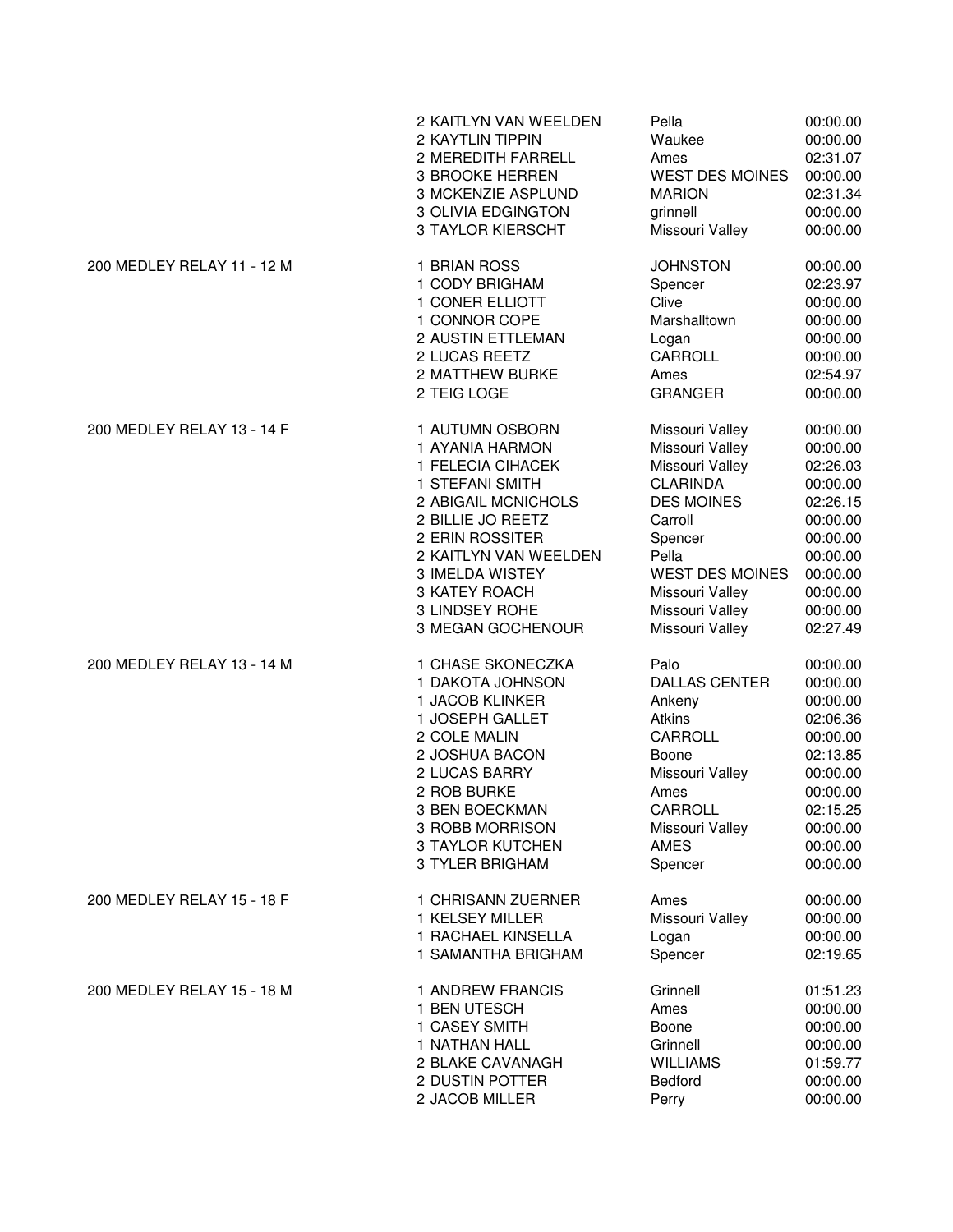|                                | 2 LANDON HARTWIG          | <b>BOONE</b>           | 00:00.00 |
|--------------------------------|---------------------------|------------------------|----------|
|                                | 3 CONER ELLIOTT           | Clive                  | 02:05.36 |
|                                | <b>3 DANIEL WRIGHT</b>    | <b>ELDORA</b>          | 00:00.00 |
|                                | 3 JACOB GUSTIN            | MISSOURI VALLEY        | 00:00.00 |
|                                | 3 SCOTT HERREN            | <b>West Des Moines</b> | 00:00.00 |
| 100 MIXED FREE RELAY 8 & UNDER | 1 ALEXANDRA SMITH         | Grinnell               | 00:00.00 |
|                                | 1 BECKY MELAAS            | Cresco                 | 00:00.00 |
|                                | 1 CHRISTIAN ANTON         | Cedar Rapids           | 01:14.57 |
|                                | 1 JACKSON BREEN           | Ames                   | 00:00.00 |
|                                | 2 BRENNAN URBI            | CedarRapids            | 00:00.00 |
|                                | 2 MADISON SIEPERDA        | Spirit Lake            | 00:00.00 |
|                                | 2 SAMANTHA HEDRICK        | PELLA                  | 01:15.13 |
|                                |                           |                        |          |
|                                | 2 SETH SCHIEFFER          | Ankeny                 | 00:00.00 |
|                                | 3 DALTON LYNCH            | <b>DES MOINES</b>      | 00:00.00 |
|                                | 3 EMERY HANSELL           | <b>DES MOINES</b>      | 01:21.29 |
|                                | 3 LEXIE WINNETT           | <b>WOODWARD</b>        | 00:00.00 |
|                                | <b>3 MACIE MCCALLUM</b>   | Urbandale              | 00:00.00 |
| 200 MIXED FREE RELAY 9 - 10    | <b>1 HAYLEY ROBERTS</b>   | Spirit Lake            | 00:00.00 |
|                                | 1 JADEN URBI              | Cedar Rapids           | 00:00.00 |
|                                | 1 JENNY BROWN             | Waukee                 | 02:20.68 |
|                                | 1 LUKE GALLAGHER          | <b>DES MOINES</b>      | 00:00.00 |
|                                | 2 ALEXX DEVORE            | Carroll                | 00:00.00 |
|                                | 2 JUSTIN AREBAUGH         | Marion                 | 00:00.00 |
|                                | 2 JUSTIN CABEEN           | <b>NEW MARKET</b>      | 00:00.00 |
|                                | 2 LARKYN ALDRICH          | Vinton                 | 02:21.52 |
|                                | 3 ANGIE ELLENDSON         | Fort Dodge             | 02:25.12 |
|                                | 3 EMILY TUAZON            | Des Moines             | 00:00.00 |
|                                | 3 NICK REETZ              | Carroll                | 00:00.00 |
|                                | 3 ZACHARY SMITH           | <b>URBANDALE</b>       | 00:00.00 |
| 100 MEDLEY REAY 8 & UNDER F    | 1 CASSIE FRAZIER          | Ankeny                 | 00:00.00 |
|                                | 1 GABRIELLE WESTERCAMP    | <b>DES MOINES</b>      | 00:00.00 |
|                                | 1 NATALE MONUZU           | Missouri Valley        | 00:00.00 |
|                                | 1 SARAH CABEEN            | <b>NEW MARKET</b>      | 01:30.27 |
|                                | 2 BECKY MELAAS            | Cresco                 | 00:00.00 |
|                                | 2 CAITLYN ROBERTS         | spirit Lake            | 00:00.00 |
|                                | 2 GRADY EMSWILER          | Missouri Valley        | 01:34.60 |
|                                | 2 LEXIE WINNETT           | WOODWARD               | 00:00.00 |
|                                | 3 ALISON HSU              | Iowa City              | 00:00.00 |
|                                | 3 EMERY HANSELL           | <b>DES MOINES</b>      | 01:36.08 |
|                                | 3 MADISON SIEPERDA        | Spirit Lake            | 00:00.00 |
|                                | <b>3 SAMANTHA HEDRICK</b> | PELLA                  | 00:00.00 |
| 100 MEDLEY REAY 8 & UNDER M    | 1 DALTON LYNCH            | <b>DES MOINES</b>      | 00:00.00 |
|                                | 1 JACK FORDYCE            | carroll                | 00:00.00 |
|                                | 1 JOHN HANSELL            | <b>DES MOINES</b>      | 00:00.00 |
|                                | 1 MICHAEL BURKE           | Ave.                   | 01:36.86 |
|                                | 2 ALEX PAULSON            |                        |          |
|                                |                           | <b>Buffalo Center</b>  | 00:00.00 |
|                                | 2 JACKSON BREEN           | Ames                   | 02:07.21 |
|                                | 2 NOAH WESTERCAMP         | Des Moines             | 00:00.00 |
|                                | 2 RYAN GAUMER             | Ankeny                 | 00:00.00 |
| 200 MEDLEY RELAY 9 - 10 F      | 1 EMILY TUAZON            | Des Moines             | 00:00.00 |